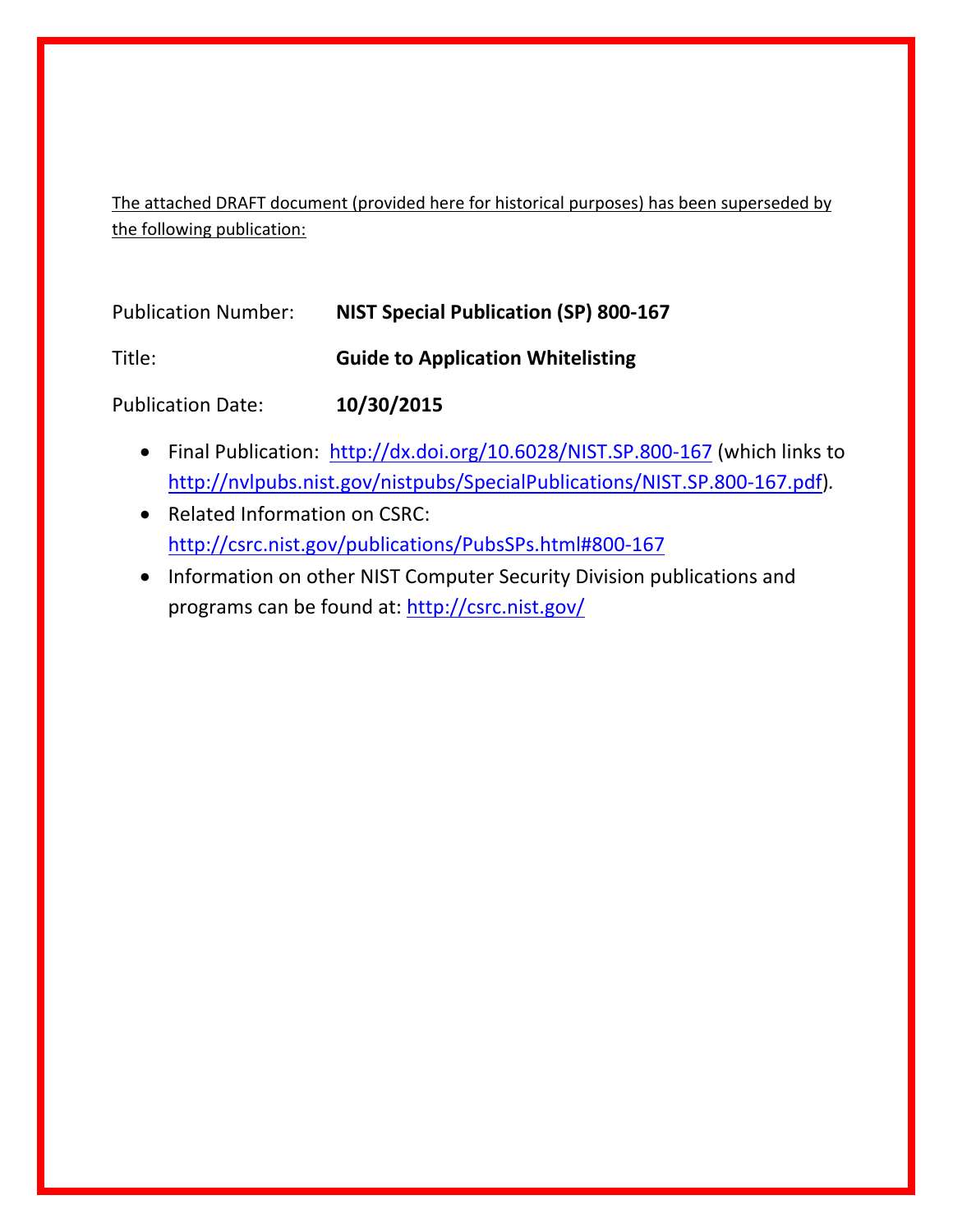The following information was posted with the attached DRAFT document:

Aug. 22, 2014

#### **SP 800-167**

#### **DRAFT Guide to Application Whitelisting**

NIST announces the public comment release of Draft Special Publication (SP) 800-167, Guide to Application Whitelisting. The purpose of this publication is to assist organizations in understanding the basics of application whitelisting (also known as application control) by examining the basics of application whitelisting and explaining the planning and implementation for application whitelisting technologies throughout the security deployment lifecycle.

Please send your comments to 800-167comments@nist.gov by September 26, 2014 using the following template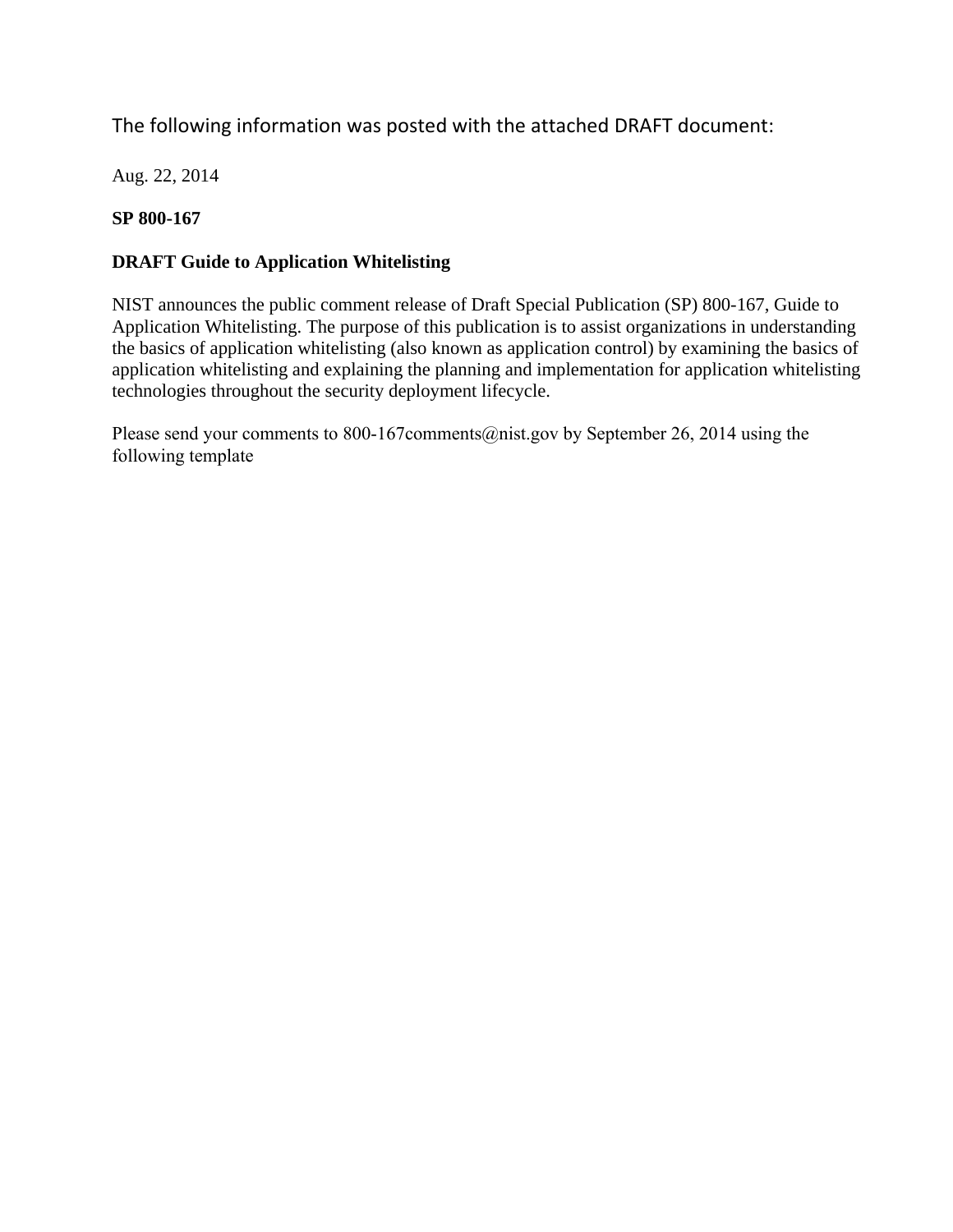# **Guide to Application Whitelisting**

Adam Sedgewick Murugiah Souppaya Karen Scarfone

### **C O M P U T E R S E C U R I T Y**

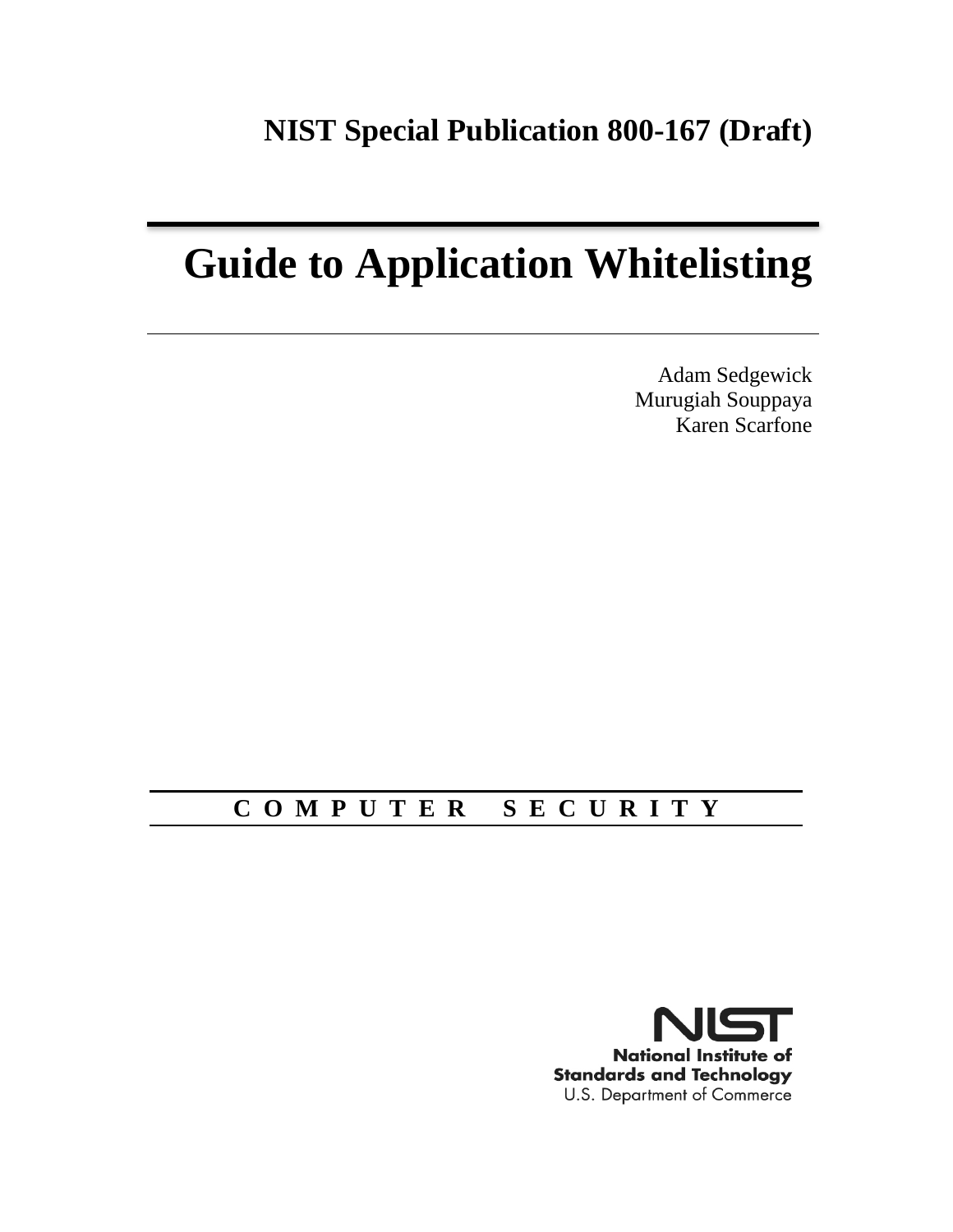# **NIST Special Publication 800-167 (Draft)**

# **Guide to Application Whitelisting**

Adam Sedgewick *Information Technology Laboratory* 

Murugiah Souppaya *Computer Security Division Information Technology Laboratory* 

> Karen Scarfone *Scarfone Cybersecurity Clifton, Virginia*

> > August 2014



U.S. Department of Commerce *Penny Pritzker, Secretary*

National Institute of Standards and Technology *Willie May, Acting Under Secretary of Commerce for Standards and Technology and Acting Director*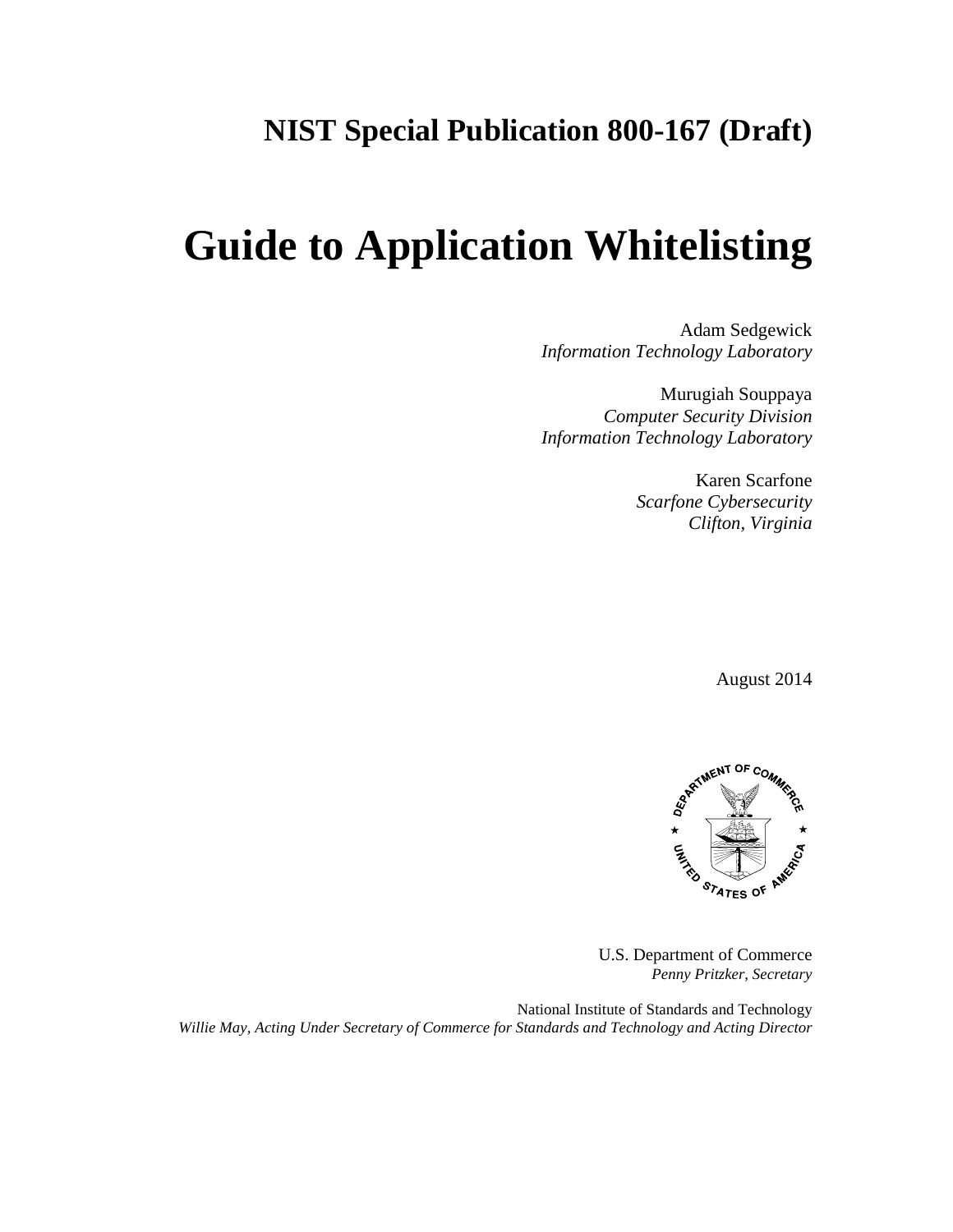#### **Authority**

This publication has been developed by NIST to further its statutory responsibilities under the Federal Information Security Management Act (FISMA), Public Law (P.L.) 107-347. NIST is responsible for developing information security standards and guidelines, including minimum requirements for Federal information systems, but such standards and guidelines shall not apply to national security systems without the express approval of appropriate Federal officials exercising policy authority over such systems. This guideline is consistent with the requirements of the Office of Management and Budget (OMB) Circular A-130, Section 8b(3), *Securing Agency Information Systems*, as analyzed in Circular A-130, Appendix IV: *Analysis of Key Sections*. Supplemental information is provided in Circular A-130, Appendix III, *Security of Federal Automated Information Resources*.

Nothing in this publication should be taken to contradict the standards and guidelines made mandatory and binding on Federal agencies by the Secretary of Commerce under statutory authority. Nor should these guidelines be interpreted as altering or superseding the existing authorities of the Secretary of Commerce, Director of the OMB, or any other Federal official. This publication may be used by nongovernmental organizations on a voluntary basis and is not subject to copyright in the United States. Attribution would, however, be appreciated by NIST.

> National Institute of Standards and Technology Special Publication 800-167 Natl. Inst. Stand. Technol. Spec. Publ. 800-167, 26 pages (August 2014) CODEN: NSPUE2

 Certain commercial entities, equipment, or materials may be identified in this document in order to describe an experimental procedure or concept adequately. Such identification is not intended to imply recommendation or endorsement by NIST, nor is it intended to imply that the entities, materials, or equipment are necessarily the best available for the purpose.

There may be references in this publication to other publications currently under development by NIST in accordance with its assigned statutory responsibilities. The information in this publication, including concepts and methodologies, may be used by Federal agencies even before the completion of such companion publications. Thus, until each publication is completed, current requirements, guidelines, and procedures, where they exist, remain operative. For planning and transition purposes, Federal agencies may wish to closely follow the development of these new publications by NIST.

Organizations are encouraged to review all draft publications during public comment periods and provide feedback to NIST. All NIST Computer Security Division publications, other than the ones noted above, are available at http://csrc.nist.gov/publications.

#### **Public comment period:** *August 25, 2014* **through** *September 26, 2014*

National Institute of Standards and Technology Attn: Computer Security Division, Information Technology Laboratory 100 Bureau Drive (Mail Stop 8930) Gaithersburg, MD 20899-8930

Email: [800-167comments@nist.gov](mailto:800-167comments@nist.gov)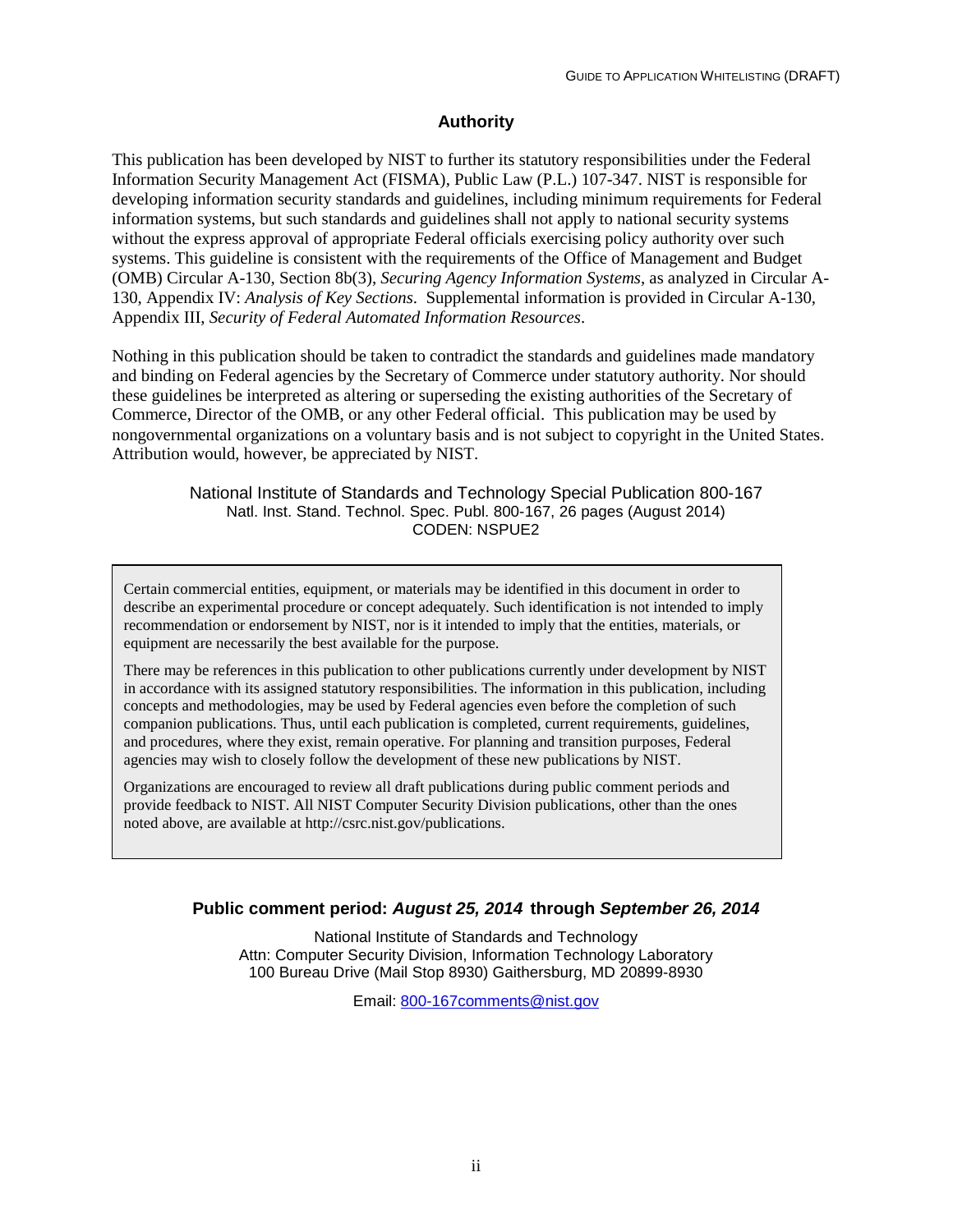#### **Reports on Computer Systems Technology**

The Information Technology Laboratory (ITL) at the National Institute of Standards and Technology (NIST) promotes the U.S. economy and public welfare by providing technical leadership for the Nation's measurement and standards infrastructure. ITL develops tests, test methods, reference data, proof of concept implementations, and technical analyses to advance the development and productive use of information technology. ITL's responsibilities include the development of management, administrative, technical, and physical standards and guidelines for the cost-effective security and privacy of other than national security-related information in Federal information systems. The Special Publication 800-series reports on ITL's research, guidelines, and outreach efforts in information system security, and its collaborative activities with industry, government, and academic organizations.

#### **Abstract**

An application whitelist is a list of applications and application components that are authorized to be used in an organization. Application whitelisting technologies use whitelists to control which applications are permitted to execute on a host. This helps to stop the execution of malware, unlicensed software, and other unauthorized software. This publication is intended to assist organizations in understanding the basics of application whitelisting. It also explains planning and implementation for whitelisting technologies throughout the security deployment lifecycle.

#### **Keywords**

access control; application control; application whitelisting; information security; whitelisting

#### **Acknowledgments**

The authors, Adam Sedgewick and Murugiah Souppaya of the National Institute of Standards and Technology (NIST) and Karen Scarfone of Scarfone Cybersecurity, wish to thank their colleagues who contributed to this publication.

#### **Trademark Information**

All registered trademarks or trademarks belong to their respective organizations.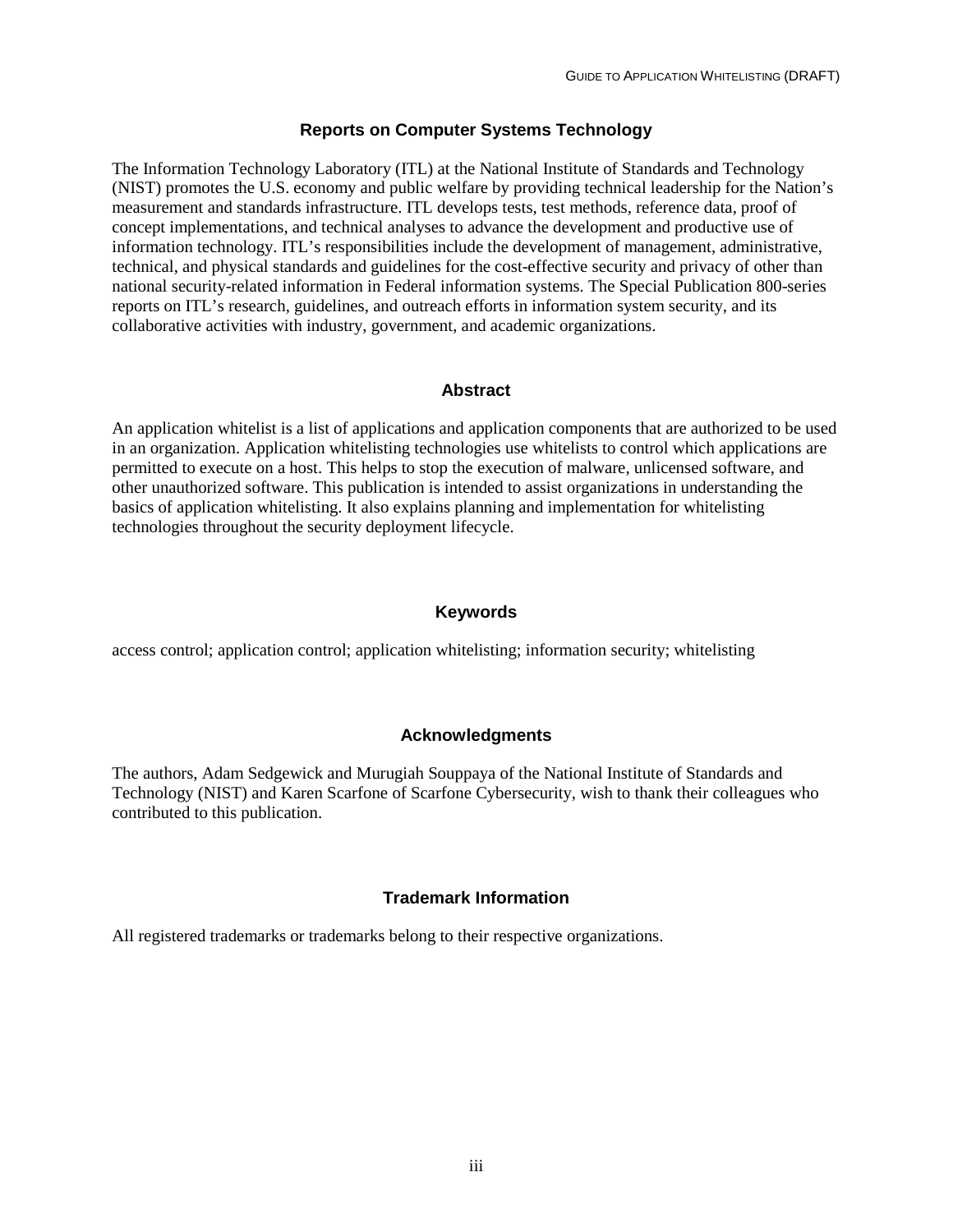#### **Table of Contents**

| 1. |                   |       |  |
|----|-------------------|-------|--|
|    | 1.1<br>1.2<br>1.3 |       |  |
| 2. |                   |       |  |
|    | 2.1               |       |  |
|    | 2.2               |       |  |
|    |                   | 2.2.1 |  |
|    |                   | 2.2.2 |  |
|    |                   |       |  |
|    | 2.3               |       |  |
|    | 2.4               |       |  |
|    | 2.5               |       |  |
|    | 2.6               |       |  |
| 3. |                   |       |  |
|    | 3.1               |       |  |
|    | 3.2               |       |  |
|    | 3.3               |       |  |
|    | 3.4               |       |  |
|    | 3.5               |       |  |

### **List of Appendices**

|  | Appendix C- Applying Application Whitelisting to Mobile Platforms 17 |  |  |
|--|----------------------------------------------------------------------|--|--|
|  |                                                                      |  |  |
|  |                                                                      |  |  |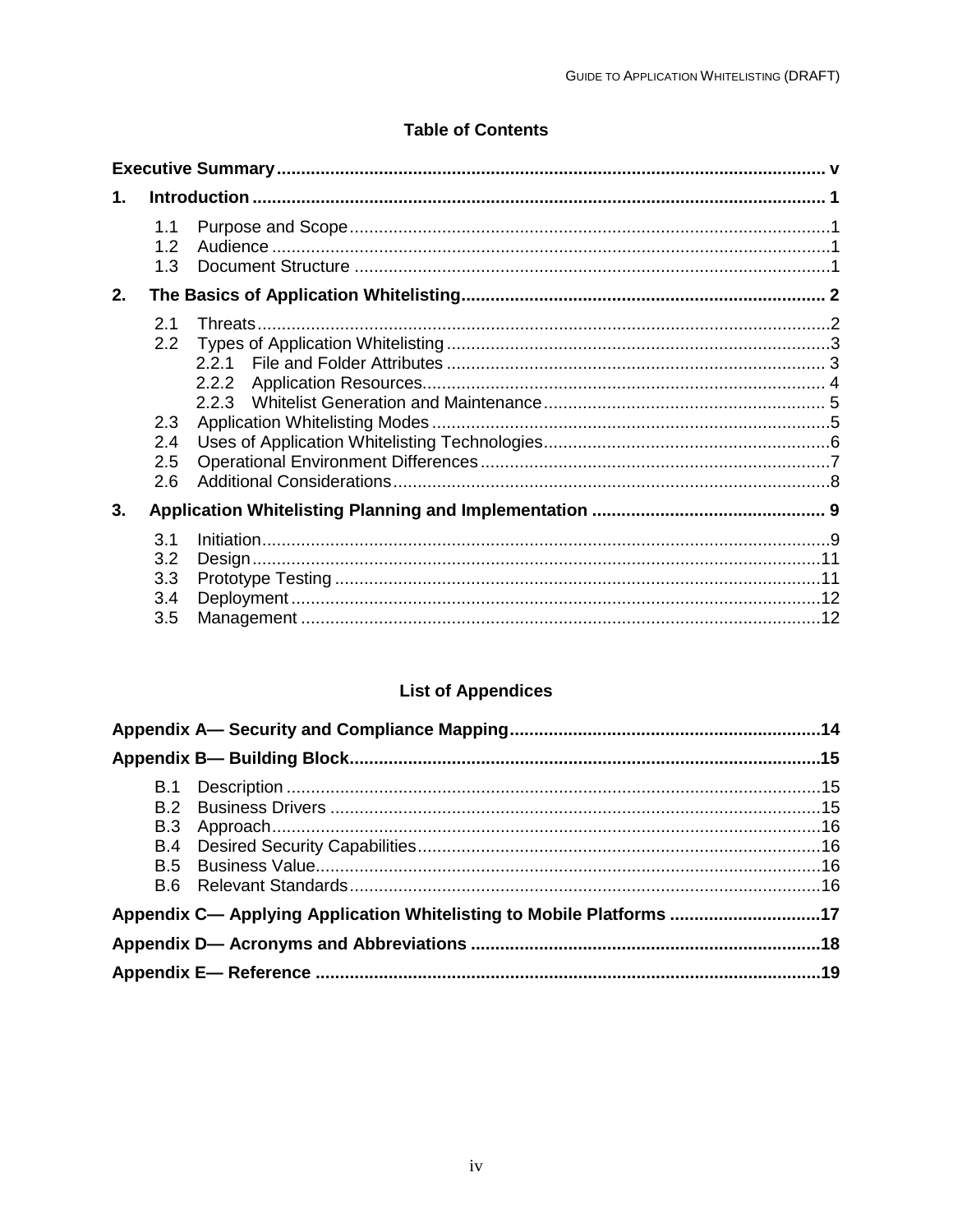#### <span id="page-7-0"></span>**Executive Summary**

An *application whitelist* is a list of applications and application components (libraries, configuration files, etc.) that are authorized to be present or active on a system according to a well-defined baseline. The technologies used to apply application whitelists—to control which applications are permitted to install or execute on a host—are called *whitelisting programs*, *application control programs,* or *application whitelisting technologies*. Application whitelisting technologies are intended to stop the execution of malware and other unauthorized software. Unlike security technologies such as antivirus software, which block known bad activity and permit all other, application whitelisting technologies are designed to permit known good activity and block all other. The purpose of this publication is to assist organizations in understanding the basics of application whitelisting and planning for its implementation.

Implementing the following recommendations should facilitate more efficient and effective application whitelisting use for Federal departments and agencies.

#### **Consider using application whitelisting technologies already built into the host operating system.**

Organizations should consider these technologies, particularly for centrally managed hosts, because of the relative ease in managing these solutions and the minimal additional cost. If built-in application whitelisting capabilities are not available or are determined to be unsuitable, then the alternative is to examine third-party solutions with robust centralized management capabilities.

#### **Use products that support more sophisticated application whitelisting attributes.**

Choosing attributes is largely a matter of achieving the right balance of security, maintainability, and usability. Simpler attributes such as file path, filename, and file size should not be used by themselves unless there are strict access controls in place to tightly restrict file activity, and even then there are often significant benefits to pairing them with other attributes. A combination of digital signature/publisher and cryptographic hash techniques generally provides the most accurate and comprehensive application whitelisting capability, but usability and maintainability requirements can put significant burdens on the organization.

#### **Test prospective application whitelisting technology in monitoring mode.**

It is highly recommended to test any prospective application whitelisting technology in a monitoring mode to see how it would behave before solution deployment. This testing should include a thorough evaluation of how the solution reacts to changes in software, such as installing an update. An application whitelisting technology might be considered unsuitable if, for instance, it had to be disabled in order to install security updates for the operating system or particular applications.

#### **Address application whitelisting technology planning and deployment in a phased approach.**

A successful deployment will require a clear, step-by-step planning and implementation process. The use of a phased approach for deployment can minimize unforeseen issues and identify potential pitfalls early in the process. This model also allows for incorporating advances in new technology and adapting the technology to the ever-changing enterprise. In addition to following the security recommendations presented in this publication, organizations implementing application whitelisting technologies should also follow the recommendations from NIST Special Publication (SP) 800-53, *Recommended Security Controls for Federal Information Systems and Organizations*, which defines minimum recommended management, operational, and technical controls for information systems based on impact categories.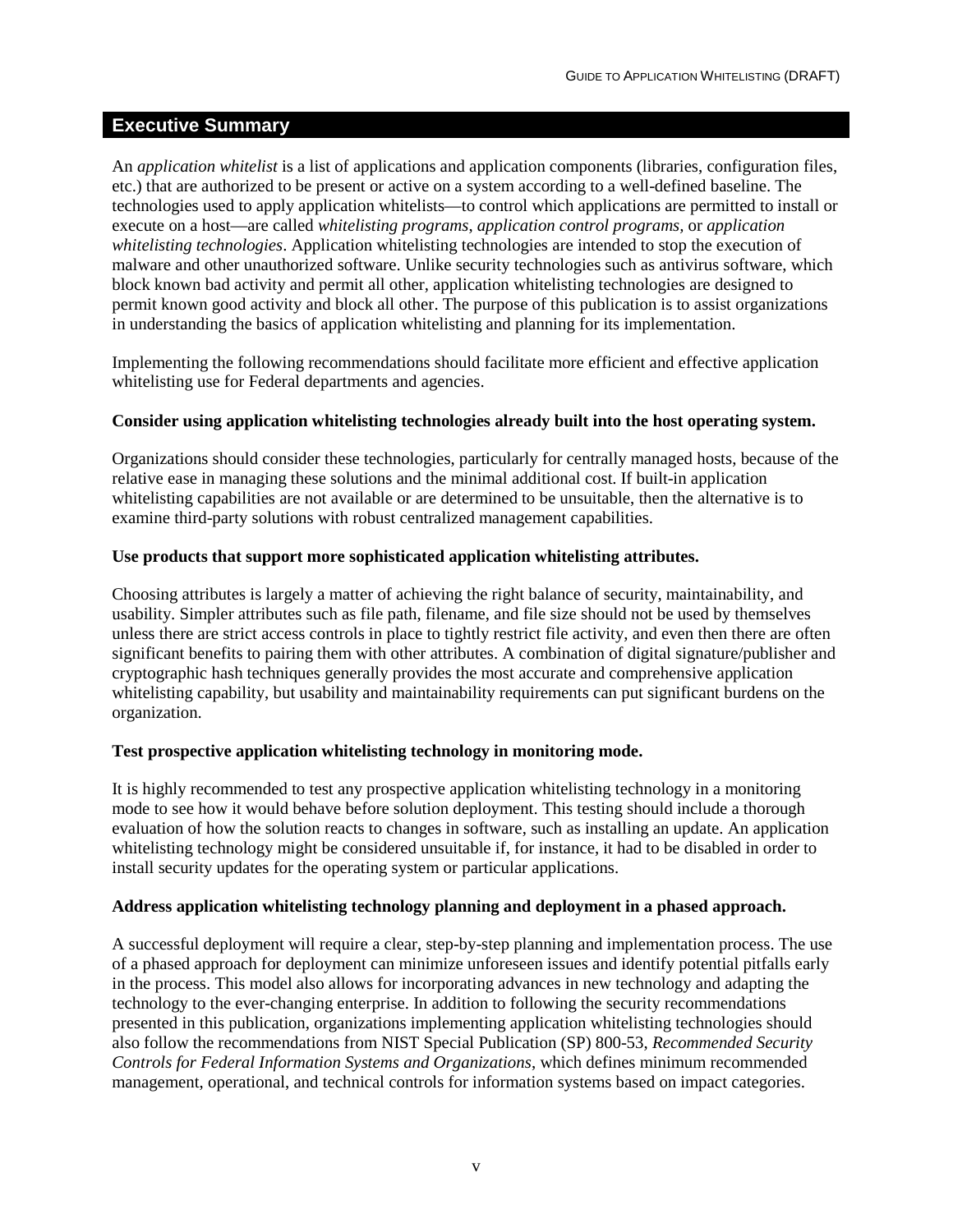#### **When evaluating the possibility of deploying application whitelisting, analyze the environment or environments in which the application whitelisting will be running.**

It is more practical to implement whitelisting on hosts that are centrally managed and have a consistent application workload. Application whitelisting solutions are generally strongly recommended for hosts in high-risk environments where security outweighs unrestricted functionality. Suitability for typical managed environments depends on how tightly the hosts are managed and the extent of the risks that they face. Organizations considering application whitelisting deployment in a typical managed environment should perform a risk assessment to determine whether the security benefits provided by application whitelisting outweigh its possible negative impact on operations. Organizations should also be mindful that they will need dedicated staff managing and maintaining the application whitelisting solution depending on the scale and specifics of the solution implemented, similar to handling an enterprise antivirus or intrusion detection solution. An organization that can dedicate the necessary trained staff to solution maintenance and has built-in application whitelisting technology should generally implement application whitelisting at least in a monitoring mode.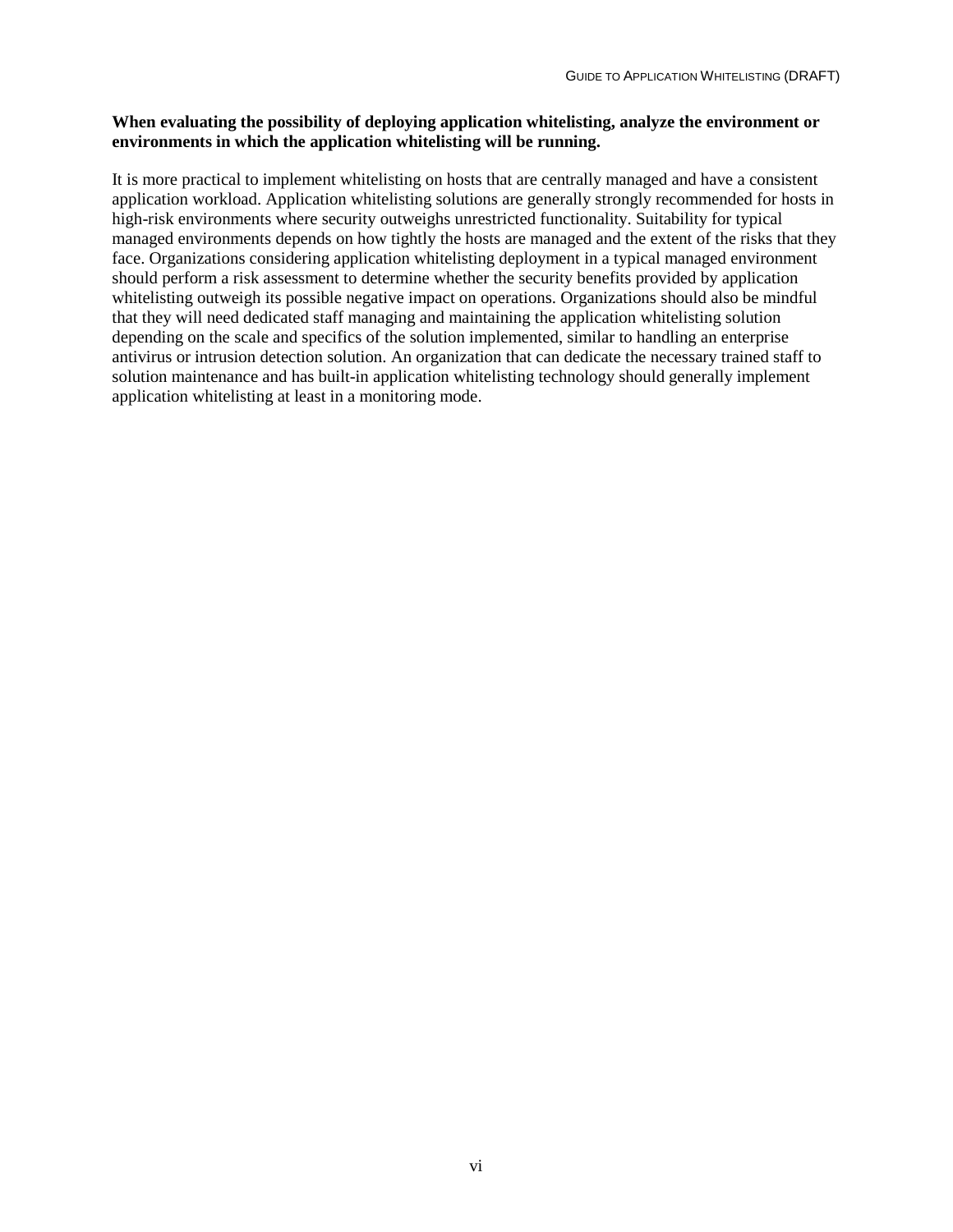#### <span id="page-9-0"></span>**1. Introduction**

#### <span id="page-9-1"></span>**1.1 Purpose and Scope**

The purpose of this publication is to assist organizations in understanding the basics of application whitelisting (also known as application control). All other forms of whitelisting, such as email, network traffic, and mobile code whitelisting, are out of the scope of this publication.

#### <span id="page-9-2"></span>**1.2 Audience**

This document is intended for security managers, engineers, administrators, and others who are responsible for acquiring, testing, implementing, and maintaining application whitelisting technologies.

#### <span id="page-9-3"></span>**1.3 Document Structure**

The remainder of this document is organized into the following sections and appendices:

- Section 2 examines the basics of application whitelisting.
- Section 3 explains planning and implementation for application whitelisting technologies throughout the security deployment lifecycle.
- **Appendix A provides a mapping to existing standards and guidelines that support using application** whitelisting technologies.
- Appendix B contains a detailed discussion of a particular problem that is relevant across a variety of industry sectors.
- **Appendix C discusses considerations involved in applying application whitelisting technologies to** mobile platforms.
- Appendix D defines selected acronyms and abbreviations used in the document.
- $\blacksquare$  Appendix E lists the references for the publication.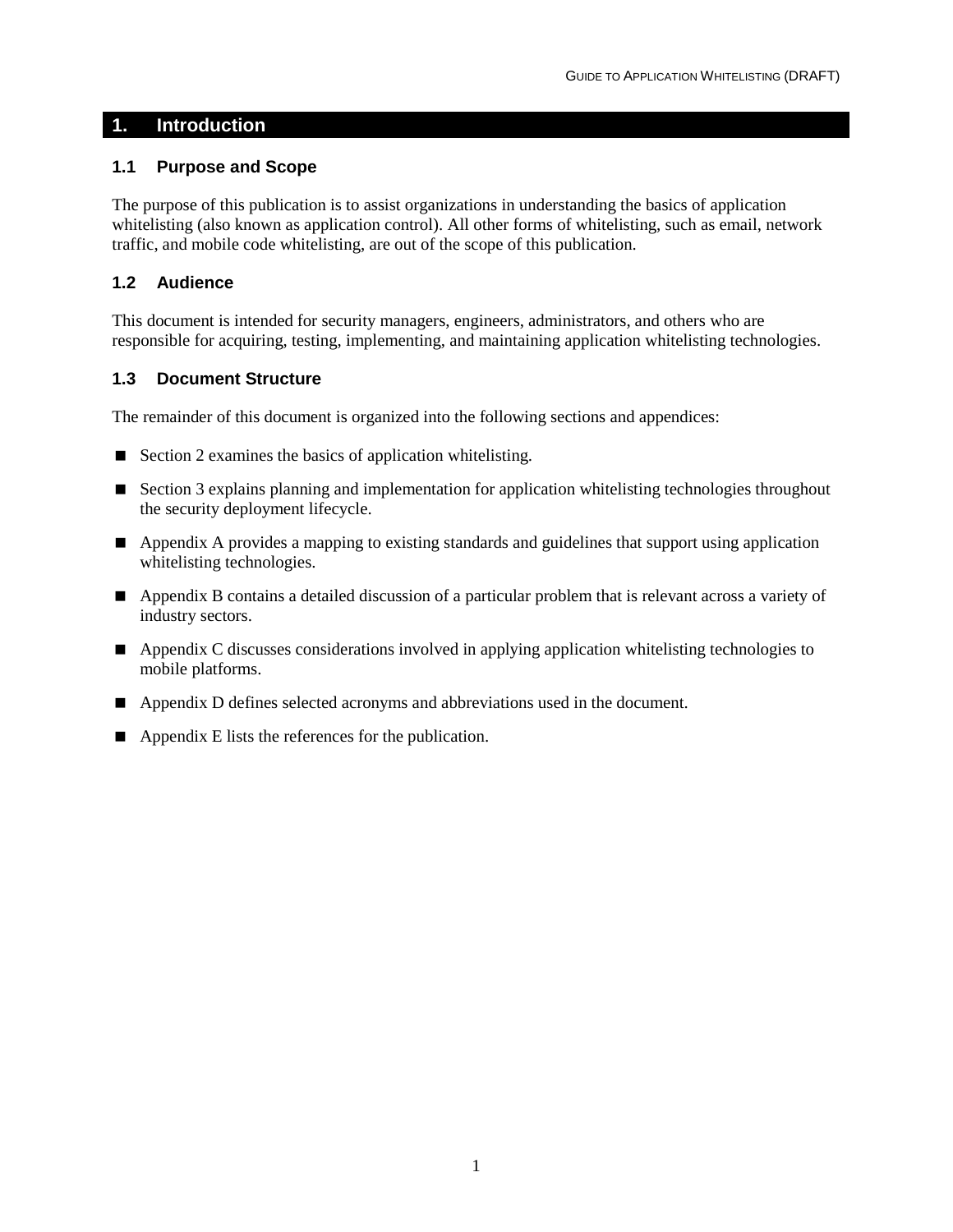#### <span id="page-10-0"></span>**2. The Basics of Application Whitelisting**

A *whitelist* is a list of discrete entities, such as hosts, email addresses, network port numbers, runtime processes, or applications that are authorized to be present or active on a system according to a welldefined baseline. A *blacklist* is a list of discrete entities that have been previously determined to be associated with malicious activity. A *graylist* is a list of discrete entities that have not yet been established as benign or malicious; more information is needed to move graylist items onto a whitelist or a blacklist. Whitelists, blacklists, and graylists are primarily used as a form of access control: permitting activity corresponding to the whitelist and not permitting activity corresponding to the blacklist. Graylist treatment depends on the type of entities it contains, but an example of how a graylist might be handled is prompting the user to make a decision or notifying an administrator that the entity needs to have its security evaluated before use.

An *application whitelist* is a whitelist of applications and application components (libraries, configuration files, etc.) The technologies used to enforce application whitelists—to control which applications are permitted to be installed or executed on a host—are called *whitelisting programs*, *application control programs,* or *application whitelisting technologies*. Application whitelisting technologies are intended to stop the execution of malware and other unauthorized software. Unlike security technologies such as antivirus software, which use blacklists to block known bad activity and permit all other, application whitelisting technologies are designed to permit known good activity and block all other.

This section examines the basics of application whitelisting. It first discusses the categories of threats that application whitelisting can mitigate and the types of application whitelisting. Next, it defines the types of operational runtime modes available for application whitelisting technologies. The section also explains the motivations for application whitelisting and discusses uses of application whitelisting technologies other than application access control. Finally, the section concludes by examining differences in deployment based on operational environment, as well as considerations for evaluating the relative effectiveness of application whitelisting solutions.

#### <span id="page-10-1"></span>**2.1 Threats**

As previously discussed, application whitelisting software prevents installation and/or execution of any application that is not specifically authorized for use on a particular host. This mitigates multiple categories of threats, including malware and other unauthorized software.

Malware, also known as malicious code, refers to an application that is covertly inserted into another piece of software (e.g., operating system, application) with the intent to steal or destroy data, run destructive or intrusive programs, or otherwise compromise the confidentiality, integrity, or availability of the victim's data, applications, or operating system.<sup>[1](#page-10-2)</sup> Many of today's threats are malware-based, attempting to infect hosts (install their malicious code) and execute on those hosts to steal their data or perform other harmful activities. When properly configured, application whitelisting technologies can stop most malware from being executed (and often from being installed in the first place). Application whitelisting technologies can be significantly more effective at stopping unknown malware threats than conventional antivirus software and other traditional antimalware security controls. This is important because today's malware threats are increasingly customized and targeted, making traditional detection technologies largely ineffective.

<span id="page-10-2"></span> <sup>1</sup> This definition is based on the one provided in NIST Special Publication 800-83 Revision 1, *Guide to Malware Incident Prevention and Handling for Desktops and Laptops* [\(http://nvlpubs.nist.gov/nistpubs/SpecialPublications/NIST.SP.800-](http://nvlpubs.nist.gov/nistpubs/SpecialPublications/NIST.SP.800-83r1.pdf) [83r1.pdf](http://nvlpubs.nist.gov/nistpubs/SpecialPublications/NIST.SP.800-83r1.pdf) ).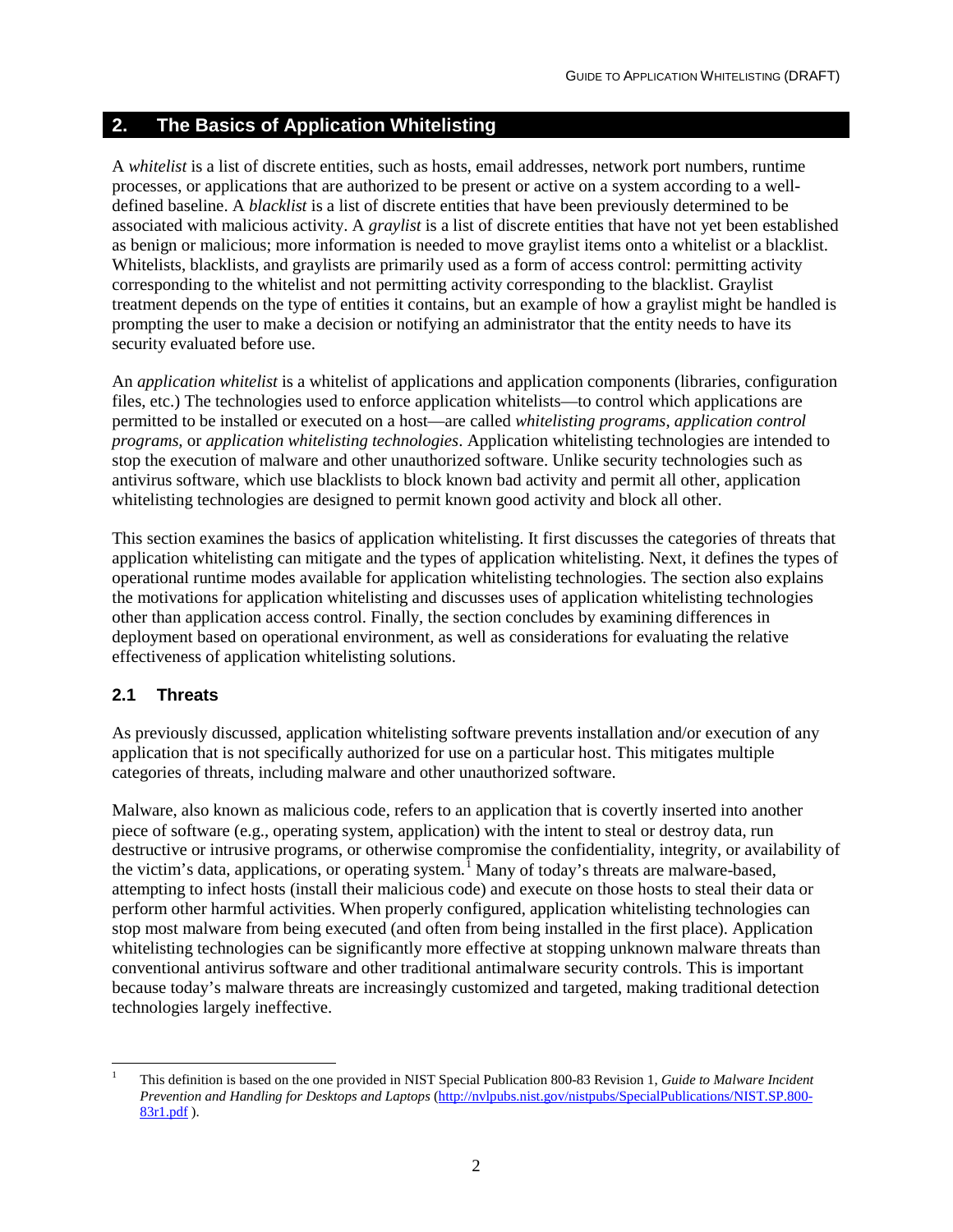The other major category of threats that application whitelisting technology can mitigate is other unauthorized software (unauthorized software besides malware). This software can pose multiple problems. For example, it can introduce unmanaged vulnerable software into the environment, which can then be used by attackers to exploit hosts and further compromise them. There can also be legal issues with the installation of unauthorized software, such as violations of licensing agreements.

Application whitelisting is most readily used to stop threats on managed hosts where users are not able to install or run applications without authorization. An example is a kiosk workstation where users are limited to running a web browser; installation and execution of all applications other than the selected web browser and authorized application-based security controls (such as antivirus software) would be prohibited. Another example is a laptop that has all authorized applications preinstalled for the user, and the user does not have the administrative privileges necessary to install additional applications or disable the application whitelisting software. Application whitelisting may also be beneficial on servers, particularly if there is concern about malware spreading to these servers from other hosts (e.g., administrator laptops).

#### <span id="page-11-0"></span>**2.2 Types of Application Whitelisting**

This section discusses the types of application whitelisting. This includes the application file and folder attributes that can be analyzed; the types of application resources handled, such as executables, libraries, and scripts; and techniques for whitelist generation.

#### <span id="page-11-1"></span>**2.2.1 File and Folder Attributes**

Application whitelisting can be based on a variety of application file and folder attributes, including the following:<sup>[2](#page-11-2)</sup>

- **File path.** This is the most general attribute: to permit all applications contained within a particular path (directory/folder). Used by itself, this is a very weak attribute, because it allows any malicious files placed within the directory to be executed. However, if the path is protected by strict access controls that only allow authorized administrators to add or modify files, this becomes a stronger attribute. Paths can be beneficial by not requiring each file within the path to be listed separately, which reduces the need to update the whitelist for every new application and patch.
- **Filename.** This attribute, for the name of an application file, is too general to be used on its own. If a file were to become infected or be replaced, its name would be unchanged so the file would still be executed under the whitelist. Also, an attacker could simply place a malicious file onto a host and use the same name as a common benign file. Because of these weaknesses, this attribute should not be used on its own; rather, it should be paired with other attributes. For example, it would be stronger to combine path and filename attributes with strict access controls or to combine a filename attribute with a digital signature attribute (described below).
- **File size.** This attribute is typically used only in combination with other attributes, such as filename. Monitoring the file size assumes that a malicious version of an application would have a different file size than the original; however, attackers can craft malicious files to have the same length as their benign counterparts. Other attributes, such as digital signature and cryptographic hash, provide

<span id="page-11-2"></span> <sup>2</sup> This list of attributes is not intended to be all-inclusive. Also, it is expected that new forms of attributes may arise as technologies advance. Another set of attributes is the *software identification tags (SWID tags)* which define unique information about an installed software application, including its name, edition, version, whether it's part of a bundle and more [\(http://tagvault.org/swid-tags/\)](http://tagvault.org/swid-tags/).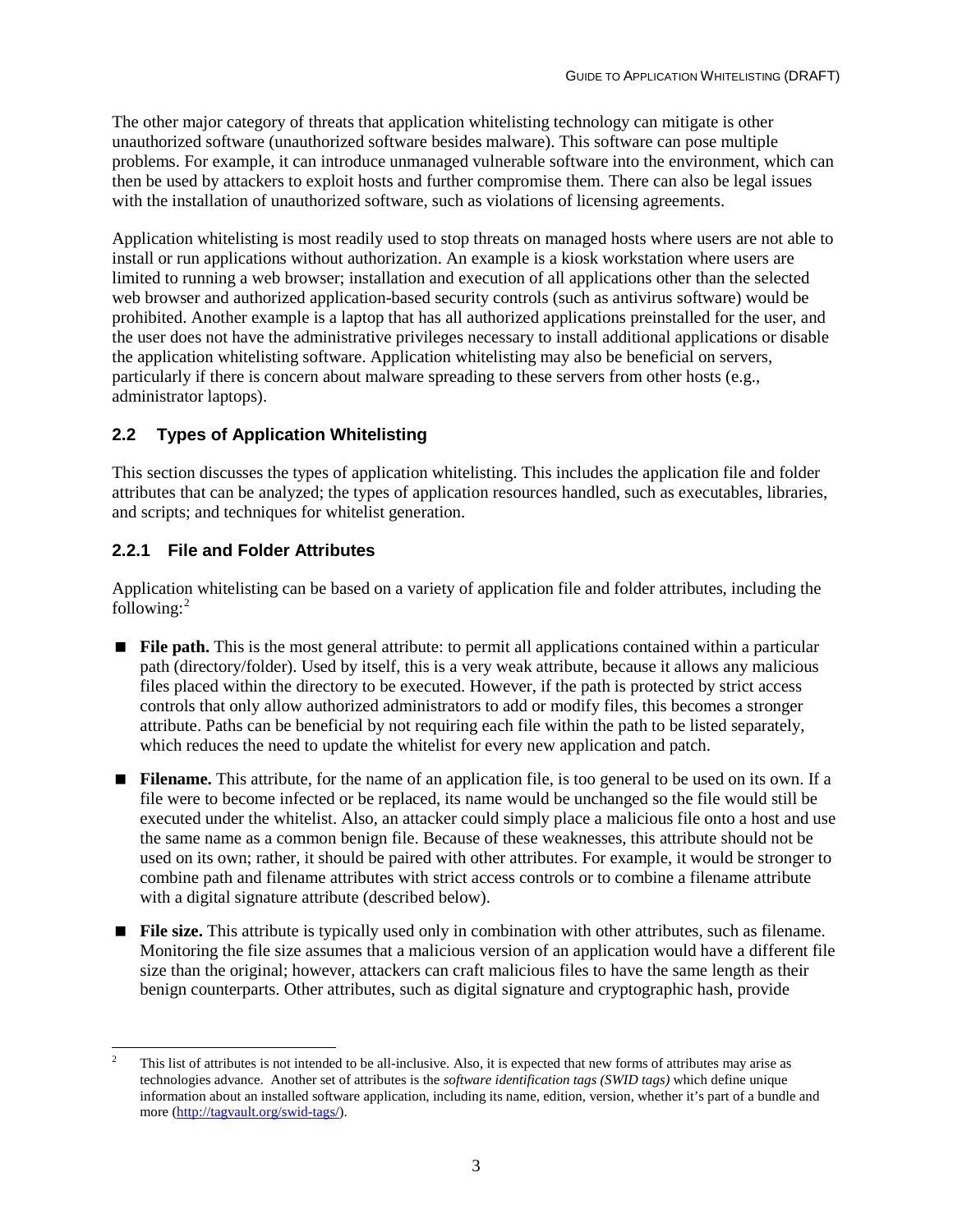substantially better unique identification of files than file size does, and should be used instead of file size whenever feasible.

- **Digital signature or publisher.** A digital signature can provide a reliable, unique value for an application file, assuming that the signature is verified to ensure that it is legitimate. The only exception is if a publisher's signing key is compromised. Unfortunately, while application files are increasingly being digitally signed by their publishers, many are not yet signed, so using only publisher-provided digital signatures as attributes is generally not feasible. Some application whitelists can be based on publisher, not just individual digital signatures; this is based on the assumption that all applications from trusted publishers can themselves be trusted.<sup>[3](#page-12-1)</sup> This assumption may be faulty if the software vendor has multiple applications and the organization wants to restrict which of those applications can be executed. Also, relying on publisher only would allow older software versions with known vulnerabilities to be executed. However, the benefit of basing a whitelist on publisher is that the whitelist only needs updates when there is a new publisher (i.e., software vendor) or when a publisher updates its signature key.<sup>[4](#page-12-2)</sup>
- **Cryptographic hash.** A cryptographic hash provides a reliable, unique value for an application file, so long as the cryptography being used is strong and the hash is already known to be associated with a good file. Cryptographic hashes are accurate no matter where the file is placed, what it is named, or how it is signed. However, cryptographic hashes are not helpful when a file is updated, such as an application being patched; the patched version will have a different hash value. In these cases the patch should be identified as legitimate through its digital signature, then its cryptographic hash should be added to the whitelist. Note that if the whitelist is not continuously updated with new hashes for new and updated applications, there is a significant risk of software not functioning correctly.

As the discussions above indicate, choosing attributes is largely a matter of achieving the right balance of security, maintainability, and usability. Simpler attributes such as file path, filename, and file size should not be used by themselves unless there are strict access controls in place to tightly restrict file activity, and even then there are often significant benefits to pairing them with other attributes. A combination of digital signature/publisher and cryptographic hash techniques generally provides the most accurate and comprehensive application whitelisting capability, but usability and maintainability requirements can put significant burdens on the organization.

#### <span id="page-12-0"></span>**2.2.2 Application Resources**

Application whitelisting is most often associated with monitoring executables. However, most application whitelisting technologies also have the ability to monitor at least some other types of application-related files, such as libraries, scripts, macros, browsers plug-ins or add-ons or extensions, and configuration files, plus application-related registry entries on Windows hosts. The granularity of this monitoring varies significantly among application whitelisting technologies; for example, some can only permit or block whole classes of scripts (e.g., JavaScript)<sup>[5](#page-12-3)</sup>, while others can permit or block individual scripts within a class of scripts.

<span id="page-12-1"></span> <sup>3</sup> For its internal applications, an organization can issue its own internal signing key to anchor its root of trust, instead of

<span id="page-12-2"></span>depending on a signing key from an external publisher.<br>An alternative approach is to employ cross-signing, where both the software vendor and the organization sign each<br>application, thus indicating that it is both authenti

<span id="page-12-3"></span> $\frac{1}{2}$  Generally this means that the application is blocking the executable for the scripting language, instead of blocking the scripts themselves.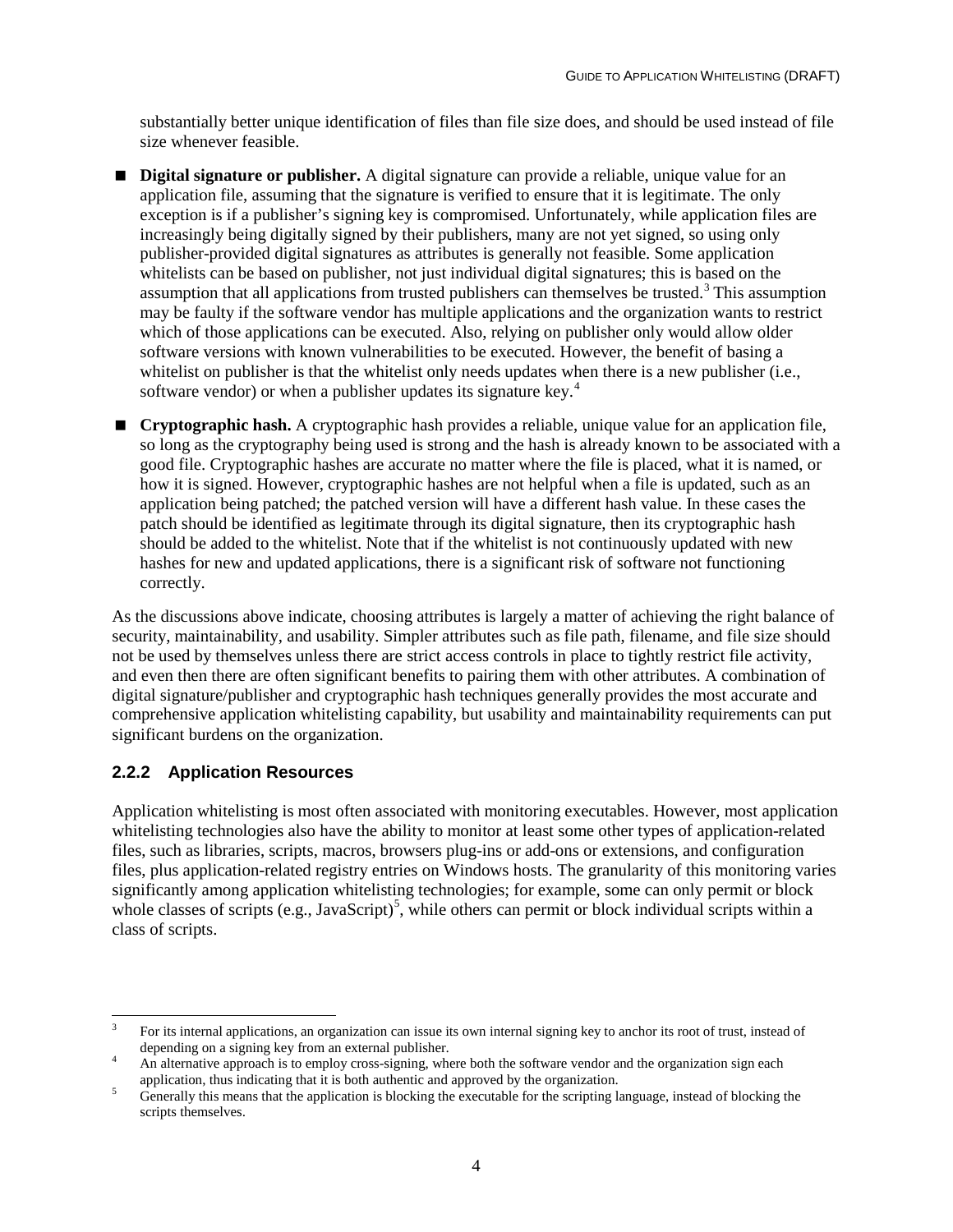#### <span id="page-13-0"></span>**2.2.3 Whitelist Generation and Maintenance**

There are two primary methods of generating an application whitelist for a host. One is to use vendorprovided information on the characteristics of known good applications, supplemented with organizationgenerated information on the characteristics of organization-specific applications (i.e., in-house custom applications). The other method of generating an application whitelist is to scan the files on a clean host to build a good known baseline. [6](#page-13-2)

Both of these methods are effective on their own, except when applications are updated (e.g., patched) or new applications are installed. If the vendor is providing the whitelist information, the vendor will have to acquire the patch or new application, record its files' characteristics, and send the corresponding information to customers. If the organization is building its own whitelist information, it will have to: acquire each patch or new application, record its files' characteristics, and update its whitelists with the new information; or, redo its known good baseline to serve as the new reference baseline. Any of these methods may cause problematic delays for organizations that apply patches quickly, especially automatically; patched software may be seen as unknown software and prohibited from running. Certain attributes, such as file path and publisher, generally do not change with each patch and so whitelists utilizing those attributes do not need to be updated as often and should cause fewer of these delays.

To avoid these problems with updates, most application whitelisting technologies offer maintenance options. For example, many technologies allow the administrator to select certain services (e.g., patch management software) to be trusted updaters. This means that any files that they add to or modify on a host are automatically added to the whitelist. Similar options are available for designating trusted publishers (i.e., software vendors), users (such as system administrators), sources (such as trusted network paths), and other trusted entities that may update whitelists.

Another option available with some application whitelisting technologies is the use of reputation services. These services determine if a service, publisher, or other external entity is generally associated with benign or malicious content. This allows application whitelisting software to make decisions about how to handle new or modified files based on the reputation of the associated service, publisher, etc., instead of simply adding them to a graylist for subsequent manual processing.

#### <span id="page-13-1"></span>**2.3 Application Whitelisting Modes**

Most application whitelisting technologies offer two operational runtime modes:

- **Audit mode**, which allows items, including those not on the whitelist to be executed and logs their execution.
- **Enforcement mode**, which blocks execution of unapproved items. Enforcement mode automatically permits execution of whitelisted items and blocks execution of blacklisted items. There are different forms of enforcement mode, which are differentiated by how they handle items that are not whitelisted or blacklisted. These forms include the following:
	- o **Whitelist enforcement**, which permits only whitelist items to be executed and blocks execution of all others.
	- o **User prompting**, which asks the user (or, in some cases, the administrator) to accept or reject each attempt to execute a file that is not whitelisted or blacklisted.

<span id="page-13-2"></span> <sup>6</sup> NIST hosts the National Software Reference Library (NSRL), which contains metadata for application files for forensic investigation purposes. Se[e http://www.nsrl.nist.gov/](http://www.nsrl.nist.gov/) for additional information.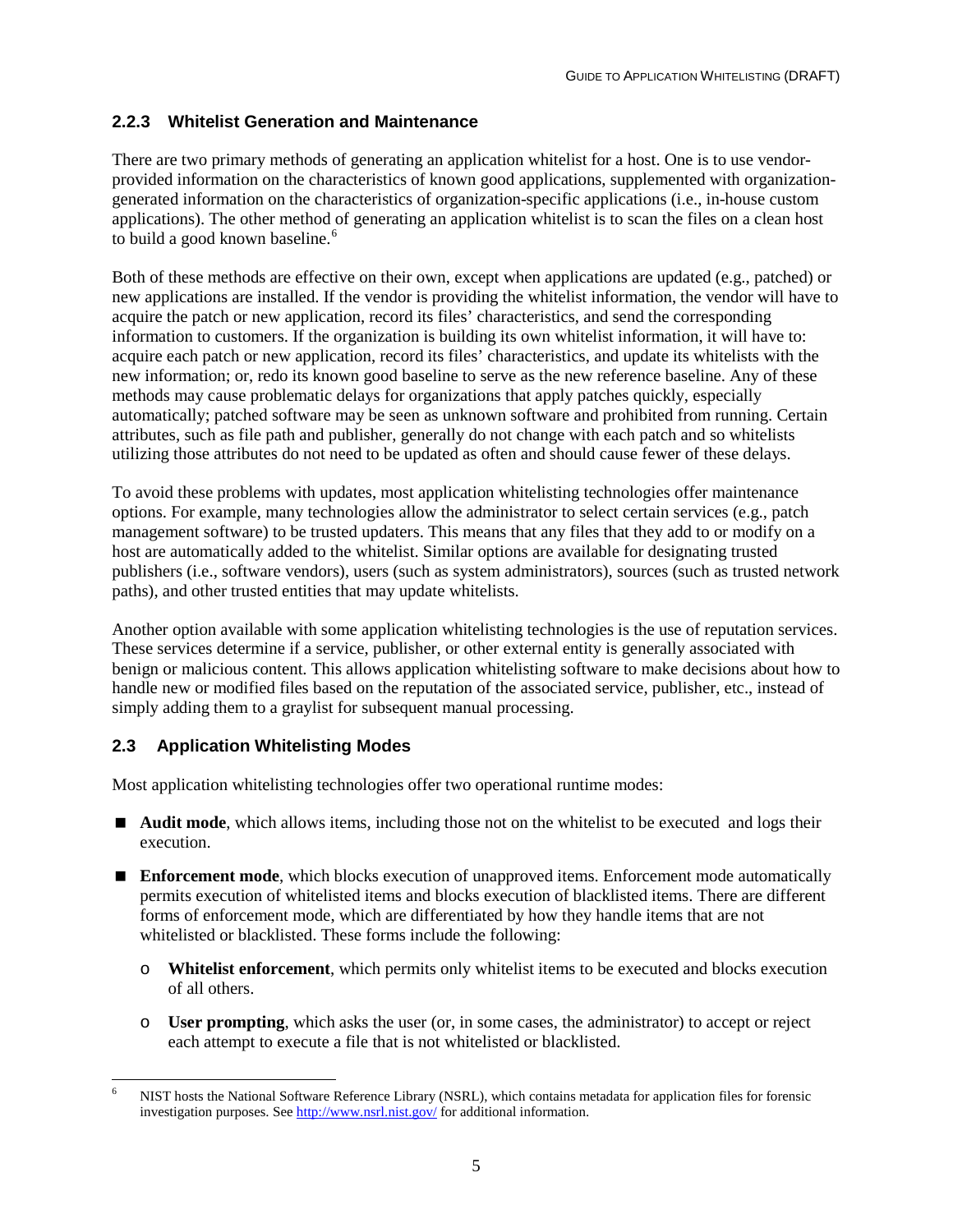o **Blacklist enforcement**, which allows everything to be executed that is not blacklisted.

An application whitelisting technology run in audit mode is strictly informative; it can log the execution of malware and other unauthorized executables, but it cannot do anything to stop them. Audit mode is primarily intended for use when first deploying an application whitelisting technology, to help an organization evaluate and fine-tune the technology before switching it to enforcement mode.

Many application whitelisting technologies have granular options for setting modes. Some features could be configured to run in enforcement mode while other features run in audit mode. For example, Windows registry changes might be permitted (audit mode) while operating system file changes would be prohibited (enforcement mode). Some products also support multiple enforcement modes and allow granular setting of those for different types of monitored entities.

#### <span id="page-14-0"></span>**2.4 Uses of Application Whitelisting Technologies**

As stated in the Section 2 introduction, the primary purpose of application whitelisting technologies is to provide application access control: to stop the execution of unauthorized software. However, most application whitelisting technologies can be used for other purposes as well, including the following:

- **Software inventory.** Application whitelisting technologies can keep an inventory of which applications and application versions are installed on each host. This allows an organization to identify unauthorized applications—unlicensed applications, prohibited applications, etc.—as well as to identify "wrong" versions of software (both too old and too new). This software inventory capability is also useful for forensic investigations, such as finding modified applications, unauthorized applications, malware, unknown applications, etc. on a given host.
- **File integrity monitoring.** Most application whitelisting technologies can perform frequent or continuous monitoring of attempted changes to application files. Some technologies can prevent files from being changed, while other technologies cannot prevent changes but can immediately report when changes occur.
- **Incident response.** An organization responding to an incident on a host could capture the characteristics of the malicious files on that host (e.g., generate cryptographic file hashes) and use application whitelisting technologies to check other hosts for the same files, indicating that they have been compromised as well.

Some application whitelisting technologies may have additional capabilities, including the following:

- Access control for portable storage devices, such as restricting file reads, writes, and executes for all files on removable media; only permitting the use of encrypted devices; and only permitting use of drives with particular serial numbers.
- **Memory protection, primarily involving stopping certain attacks (e.g., buffer overflows) that directly** affect files in memory, not files in storage. Most application whitelisting technologies only focus on the files in storage, but do not ensure that the files in memory are not altered or exploited.
- Software reputation services, such as reviewing what other software a particular application is often bundled with, and determining if an application is known to pose a substantial security risk.
- Antivirus scanner integration; an example is running graylisted files through an online scanner with many antivirus scanning engines to attempt to determine if the files are known to be malicious.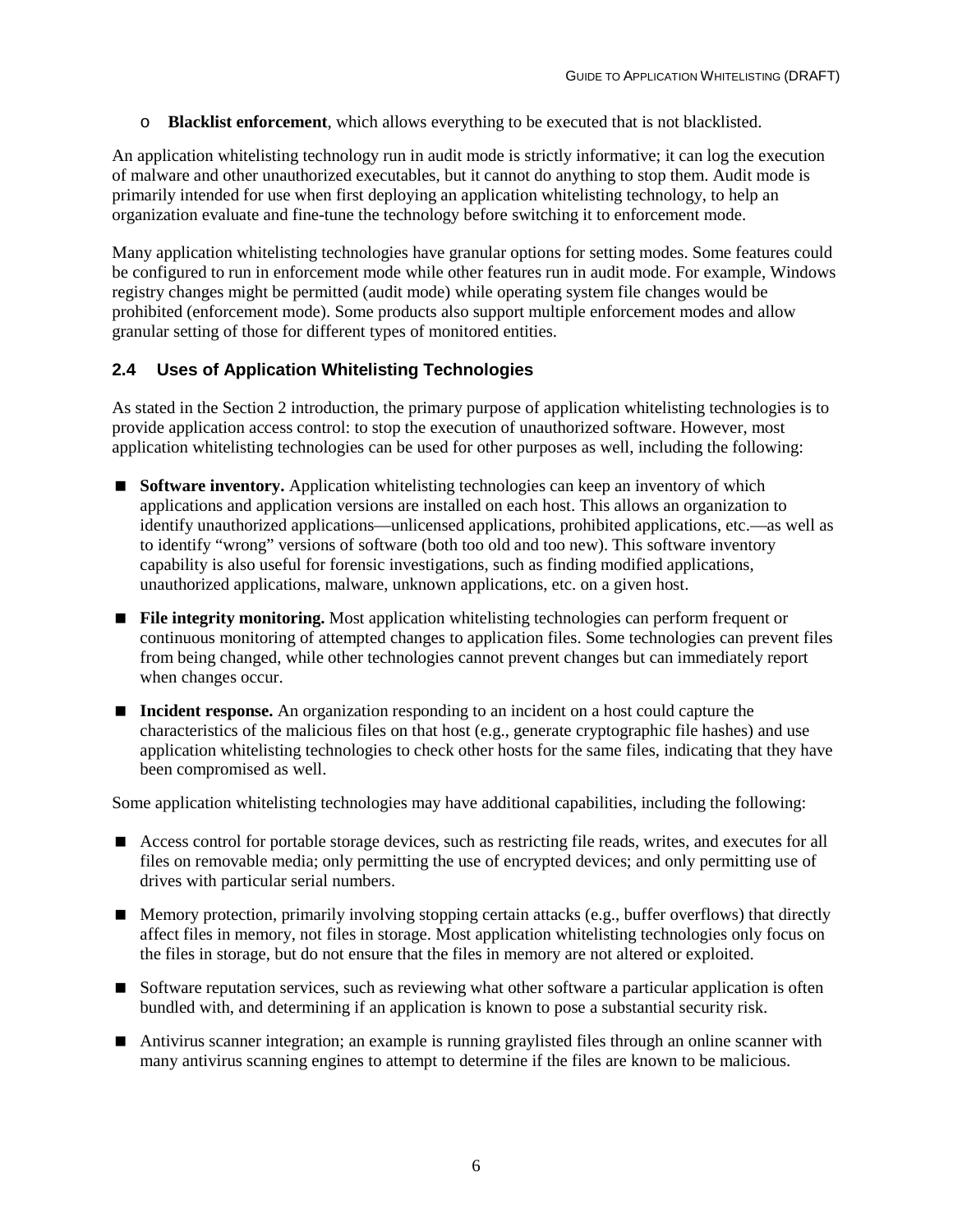#### <span id="page-15-0"></span>**2.5 Operational Environment Differences**

As discussed in NIST SP 800-70, *National Checklist Program for IT Products—Guidelines for Checklist Users and Developers*, [7](#page-15-1) there are significant differences among operational environments. These differences are important in terms of selecting and deploying application whitelisting technologies. The major categories of operational environments are as follows:

- **Standalone.** Also referred to as **Small Office/Home Office (SOHO)**, a Standalone environment refers to a small, informal computer installation that is used for home or business purposes. For technical and business (economic) reasons, Standalone environment hosts are generally not managed remotely. Standalone environments are typically the least secured.
- **Managed**. The Managed environment, also called an **Enterprise** environment, typically contains large organizational systems with defined suites of hardware and software configurations, usually consisting of centrally managed IT products (e.g., workstations and servers). The managed nature of these environments gives administrators centralized control over various settings on IT products. Because of the supported and largely homogeneous nature of the Managed environment, it is typically easier to use more functionally restrictive settings in Managed environments than in Standalone environments.
- **Specialized Security-Limited Functionality (Custom)**. A Custom environment contains systems in which the functionality and degree of security do not fit the Standalone or Managed environments. Specialized Security-Limited Functionality (SSLF) is a Custom environment that is highly restrictive and secure; it is usually reserved for hosts that have the highest threats and associated impacts. Because hosts in an SSLF environment are at high risk of attack or data exposure, security takes high precedence over functionality.

The first step in evaluating the possibility of deploying an application whitelisting solution should be an analysis of the environment or environments in which the hosts will be running. Generally it is not feasible to implement whitelisting on Standalone environment hosts because of the lack of centralized management. Application whitelisting solutions are generally strongly recommended for hosts in SSLF environments because of the high risks that they face. Suitability for Managed environments depends on how tightly the hosts are managed and the extent of the risks that they face; organizations considering application whitelisting deployment in a Managed environment should perform a risk assessment to determine whether the security benefits provided by application whitelisting outweigh its possible negative impact on operations. Organizations should also be mindful that they will need dedicated staff managing and maintaining the application whitelisting solution, similar to handling an enterprise antivirus or intrusion detection solution.

Once it has been determined that application whitelisting technologies are merited for a particular environment, the next step is to consider which technologies might be feasible. Organizations should consider application whitelisting technologies already built into the operating system, particularly for centrally managed hosts, because of the relative ease and minimal additional cost in managing these solutions. If built-in application whitelisting capabilities are not available or are determined to be unsuitable, then the alternative is to examine third-party solutions with robust centralized management capabilities. An organization that can dedicate the necessary trained staff to solution maintenance and has built-in application whitelisting technology should generally implement application whitelisting at least in a monitoring mode.

It is highly recommended to test any prospective application whitelisting technology in a monitoring

<span id="page-15-1"></span> <sup>7</sup> <http://csrc.nist.gov/publications/nistpubs/800-70-rev2/SP800-70-rev2.pdf>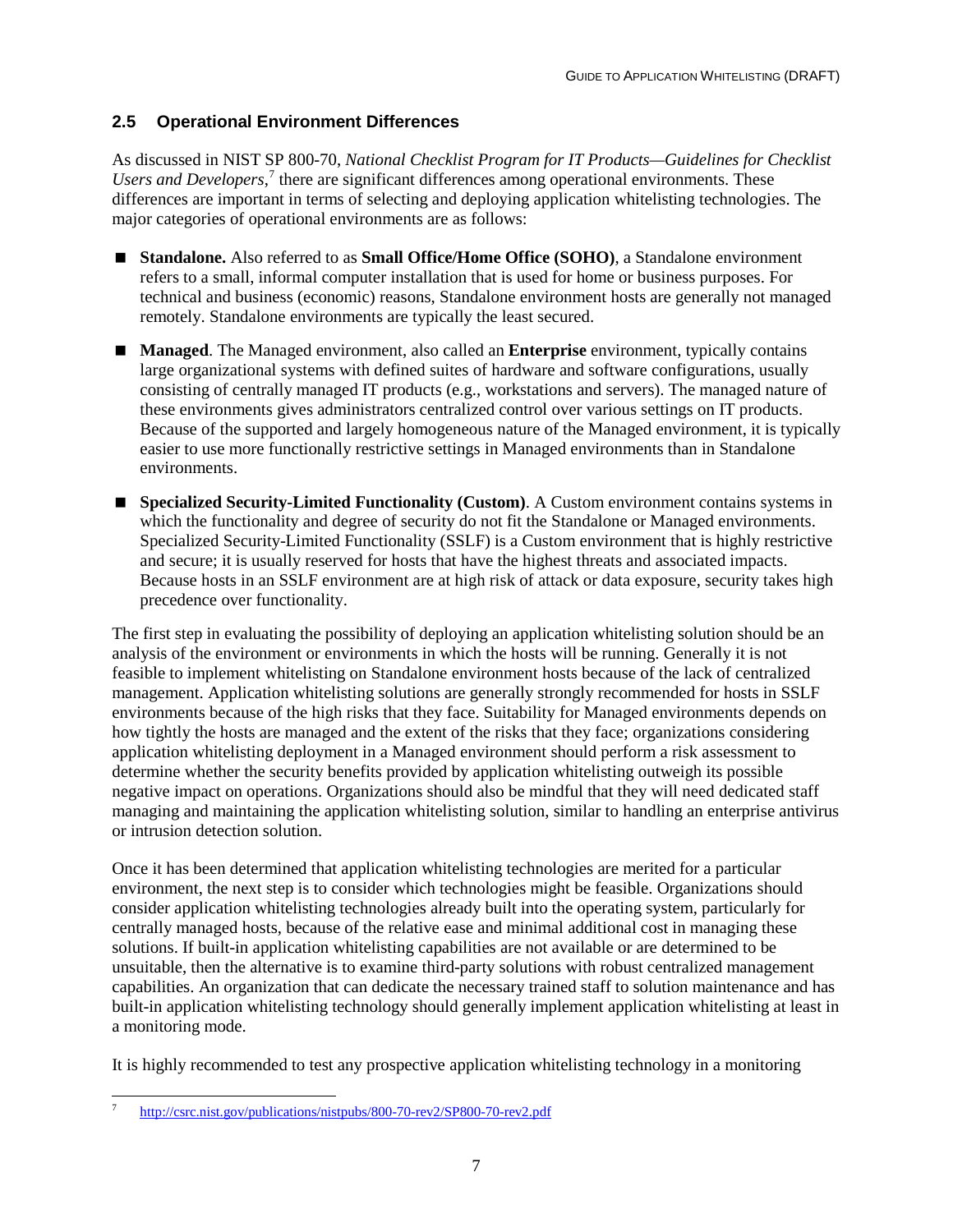mode to see how it would behave before solution deployment. This testing should include a thorough evaluation of how the solution reacts to changes in software, such as installing an update. An application whitelisting technology might be considered unsuitable if, for instance, it had to be disabled in order to install security updates for the operating system or particular applications.

#### <span id="page-16-0"></span>**2.6 Additional Considerations**

This section describes additional considerations that organizations should examine when evaluating the likely effectiveness of potential application whitelisting technology solutions.

| <b>Effectiveness Consideration</b>                                      | <b>Further Explanation</b>                                                                                                                                                                                                                                                                                                                                                                                                                                                                                                                                                                                                                                                          |
|-------------------------------------------------------------------------|-------------------------------------------------------------------------------------------------------------------------------------------------------------------------------------------------------------------------------------------------------------------------------------------------------------------------------------------------------------------------------------------------------------------------------------------------------------------------------------------------------------------------------------------------------------------------------------------------------------------------------------------------------------------------------------|
| How easily can a solution be bypassed?                                  | If a solution can be bypassed easily, some users will choose to do so<br>in order to run unauthorized software, and malware may take<br>advantage of the configuration weakness to execute on the host.                                                                                                                                                                                                                                                                                                                                                                                                                                                                             |
| How complex is a solution (hash-based<br>versus signature-based, etc.)? | Generally, more complex solutions will be harder for an attacker to<br>circumvent. A relatively simple solution lacks the features necessary to<br>minimize false positives and false negatives. However, more complex<br>solutions may have higher administrative and maintenance overhead.                                                                                                                                                                                                                                                                                                                                                                                        |
| What are the relative costs of a solution?                              | Solutions built into the operating system might be significantly less<br>expensive to operate than third-party solutions. The cost of third-party<br>solutions (including licensing and support) may vary widely.                                                                                                                                                                                                                                                                                                                                                                                                                                                                   |
| What impact does the solution have on<br>standard performance?          | Using application whitelisting technologies generally should not be<br>noticeable to users in terms of significantly slowing host performance.                                                                                                                                                                                                                                                                                                                                                                                                                                                                                                                                      |
| What impact does the solution have on<br>business/mission?              | If the product does not minimize false positives, users may frequently<br>being prevented from running authorized software. If the product does<br>not minimize false negatives, malware infections are more likely to<br>occur. Both of these circumstances could seriously impact the<br>organization's mission, depending on the value of the relevant hosts.                                                                                                                                                                                                                                                                                                                    |
| How usable is the solution for both users<br>and administrators?        | A more usable solution will not only minimize false positives, to<br>minimize user disruption, but it will also provide pertinent information<br>to users and administrators when software is blocked from installation<br>or execution.                                                                                                                                                                                                                                                                                                                                                                                                                                            |
| What are the long-term maintenance<br>demands for running the solution? | As new applications are added to the environment and existing<br>applications are updated, there may be technical difficulties in keeping<br>whitelists updated in a timely manner, and significant costs associated<br>with maintenance. Certain types of whitelisting require more frequent<br>whitelist changes than others. However, the amount of maintenance<br>needed must be balanced with the effectiveness of the solution; a<br>higher-maintenance solution that prevents more incidents may actually<br>be less expensive overall including the cost to remediate incidents<br>than a lower-maintenance solution that has limited effectiveness in<br>stopping threats. |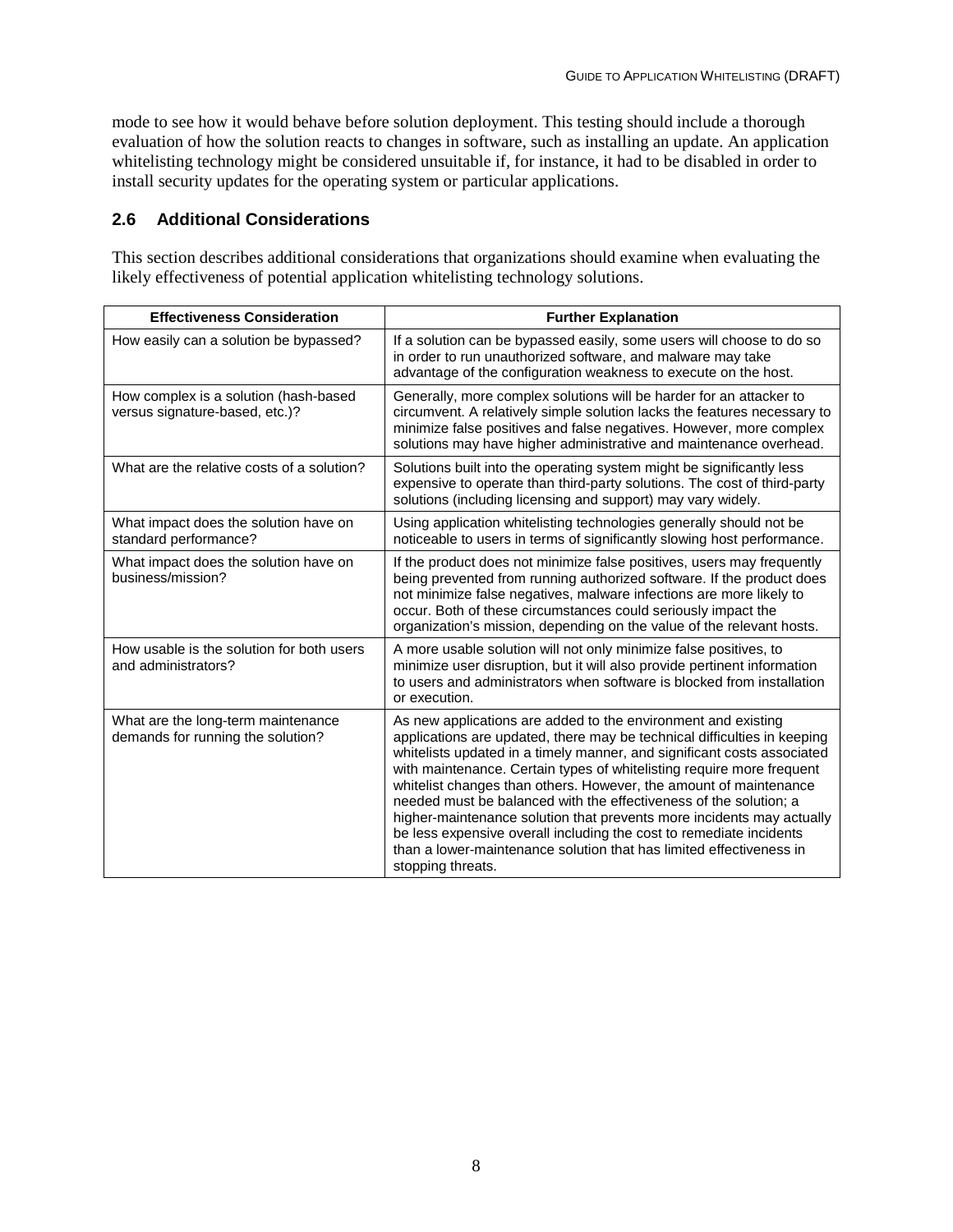#### <span id="page-17-0"></span>**3. Application Whitelisting Planning and Implementation**

This section discusses considerations for planning and implementing application whitelisting technologies for end user devices. As with any new technology deployment, application whitelisting technology planning and implementation should be addressed in a phased approach. A successful deployment can be achieved by following a clear, step-by-step planning and implementation process. The use of a phased approach for deployment can minimize unforeseen issues and identify potential pitfalls early in the process. This model also allows for incorporating advances in new technology and adapting the technology to the ever-changing enterprise. The following is an example of planning and implementation phases:

- 1. **Initiate the Solution.** The first phase involves identifying current and future needs for application whitelisting; specifying requirements for performance, functionality, and security; and developing necessary policies.
- 2. **Design the Solution.** The second phase involves all facets of designing the application whitelisting solution. Examples include architectural considerations, whitelist management, cryptography policy, and security aspects of the solution itself.
- 3. **Implement and Test a Prototype.** The next phase involves implementing and testing a prototype of the designed solution in a lab or test environment. The primary goals of the testing are to evaluate the functionality, management, performance, and security of the solution.
- 4. **Deploy the Solution.** Once the testing is completed and all issues are resolved, the next phase includes the gradual deployment of the application whitelisting technology throughout the enterprise.
- 5. **Manage the Solution.** After the solution has been deployed, it is managed throughout its lifecycle. Management includes solution maintenance and support for operational issues. The lifecycle process is repeated when enhancements or significant changes need to be incorporated into the solution.

This document does not describe the planning and implementation process in depth because the same basic steps are performed for any security technology. This section only highlights those considerations that are of particular interest for application whitelisting technologies. These considerations are not intended to be comprehensive, nor is there any implication that particular security elements not listed here are unimportant or unnecessary. In addition to following the security recommendations presented in this publication, organizations implementing application whitelisting technologies should also follow the recommendations from NIST Special Publication (SP) 800-53, *Recommended Security Controls for Federal Information Systems and Organizations*, which defines minimum recommended management, operational, and technical controls for information systems based on impact categories.

#### <span id="page-17-1"></span>**3.1 Initiation**

The purpose of this phase is to identify the current and future needs for application whitelisting and to determine how those needs can best be met. Requirements specific to application whitelisting that should be considered include the following:

**External Requirements.** The organization may be subject to oversight or review by another organization that requires application whitelisting.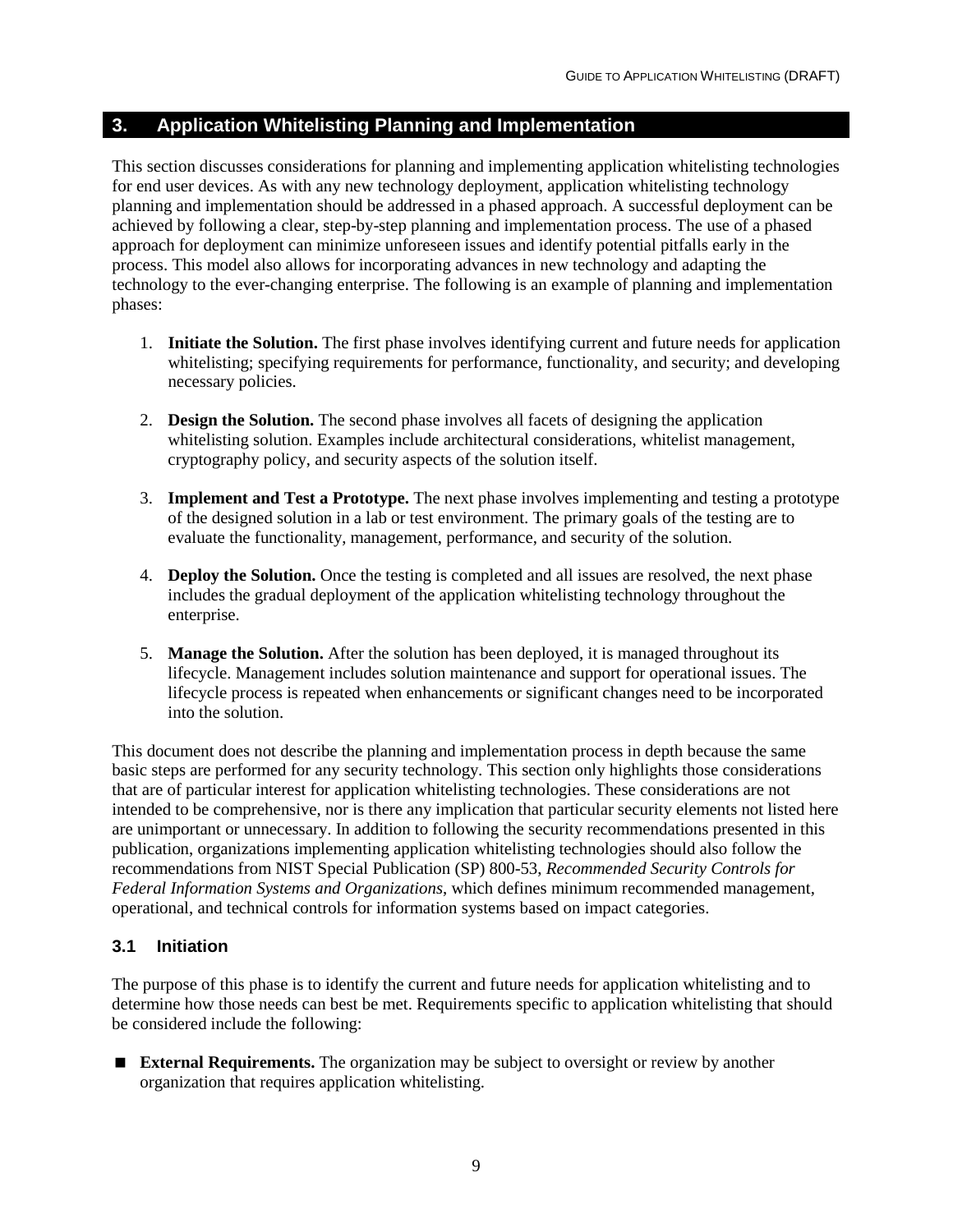- **System and Network Environments.** It is important to understand the characteristics of the organization's system and network environments so that application whitelisting solutions can be selected that will be compatible with them and able to provide the necessary functionality. Aspects to consider include the following:
	- o The characteristics of the devices that need application whitelisting, especially the OSs and applications
	- o The technical attributes of the interfaces of other systems with which the application whitelisting solution might be integrated, such as centralized logging servers and security information and event management (SIEM) software

The outcome of the organization's analysis of requirements should be a determination of which types of applications or application components (executables, libraries, registry entries, configuration files, etc.) need to be monitored, which types of threats the application whitelisting should protect against, and which types of application whitelisting should be used to balance security, usability, and maintainability. For example, the organization may decide to block execution of all unauthorized application components on higher-risk client systems, while monitoring (but not blocking) execution of unauthorized application components on lower-risk client systems. These decisions should be captured in policy.

Another outcome of the analysis is the documentation of the requirements for the application whitelisting technologies themselves, including security capabilities (e.g., authentication, cryptography, key management), performance requirements, management requirements (including reliability, interoperability, and scalability), the security of the technology itself, usability, and maintenance requirements (such as applying updates).

In many cases, a single application whitelisting product cannot meet all of the organization's identified needs. For example, the organization may need to monitor applications on devices running several different OSs, yet no appropriate product can work on all those platforms. Also, some operating systems may have application whitelisting technologies built-in. Organizations can solve this problem in several ways, such as acquiring multiple products or replacing older devices. Organizations should ensure that effective solutions are identified for all the types of end user devices that need their applications monitored, if possible, and that a waiver and risk management process is created for unusual cases that cannot be addressed by the identified solutions.

Examples of challenging platforms for application whitelisting include mobile devices<sup>[8](#page-18-0)</sup> and industrial control systems  $(ICS)^9$  $(ICS)^9$ . One of the main benefits of using mobile devices is being able to acquire a wide variety of applications easily, quickly, and cheaply (often free). Unfortunately, this philosophy makes it infeasible in many cases to implement whitelisting for mobile devices. If mobile devices are tightly managed, much like some desktops or laptops, and only allowed to acquire approved apps from an enterprise-sponsored app store, then whitelisting may be practical, but for user-controlled unmanaged mobile devices, whitelisting may not be an option as of this writing.

An ICS is a challenging platform for whitelisting in part because, unlike most other computing devices, ICSes strongly favor availability over confidentiality. It is of utmost importance that ICSes continue to function properly no matter what is happening to them, including cyber attacks. Because application whitelisting can inadvertently prevent benign executables from being run, its use for ICSes must be

<span id="page-18-0"></span> <sup>8</sup> For more information on mobile device security, see NIST SP 800-124, *Guidelines for Managing the Security of Mobile* 

<span id="page-18-1"></span>More information on ICS is available from NIST SP 800-82, Guide to Industrial Control Systems (ICS) Security [\(http://csrc.nist.gov/publications/nistpubs/800-82/SP800-82-final.pdf\)](http://csrc.nist.gov/publications/nistpubs/800-82/SP800-82-final.pdf).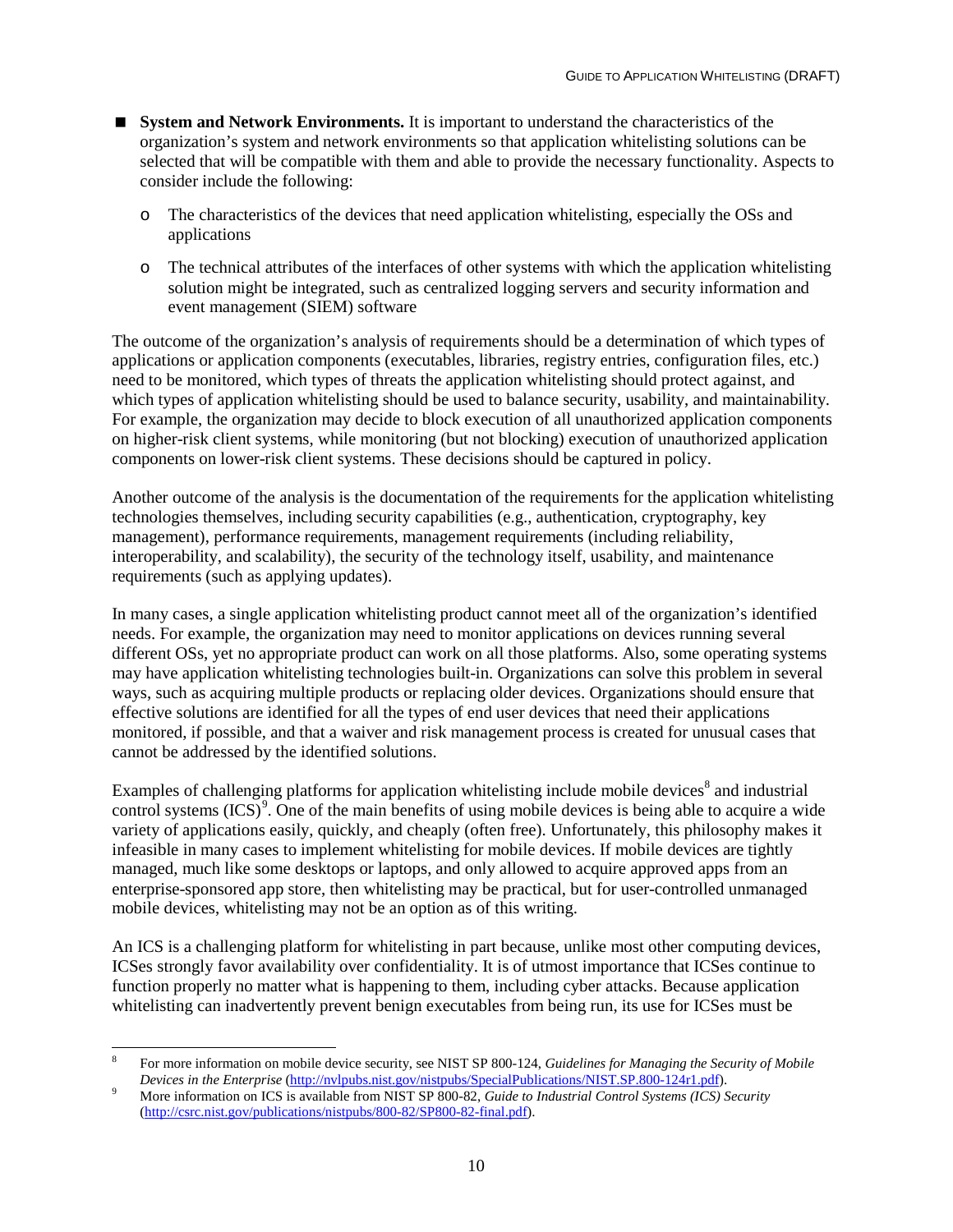carefully analyzed and tested for feasibility. Another problem with ICSes is that they often use atypical platforms, which may not be supported by any acceptable application whitelisting solutions. However, since ICSes are used for specific functionality and run only certain ICS software, in some cases they are actually easier to whitelist than more dynamic, heterogeneous environments.

#### <span id="page-19-0"></span>**3.2 Design**

Once the needs have been identified and the appropriate application whitelisting technologies have been chosen, the next phase is to design a solution that meets those needs. If these design decisions are incorrect, then the application whitelisting implementation will be more susceptible to compromise and failure. Major aspects of solution design that are particularly important for application whitelisting are as follows:

- **Cryptography.** Cryptography is used in at least three ways for application whitelisting technologies: to generate and verify cryptographic hashes for files and other application components, to validate digital signatures for files, and to protect the confidentiality and integrity of communications between individual hosts and centralized management (for example, encrypting lists of installed applications and application versions). For all of these functions, Federal agencies must use Federal Information Processing Standard (FIPS) approved algorithms contained in validated cryptographic modules. Organizations should consider how easily the solution can be updated when stronger algorithms and key sizes become available in the future.
- **Solution architecture.** The architecture of the application whitelisting technology refers to the selection of devices and software to provide application whitelisting services and the placement of centralized elements within the existing network infrastructure, such as management servers. Most application whitelisting technologies can only operate as a centrally managed solution; there may be copies of whitelists on individual hosts, but enterprise management is centralized. Each end user device must have software that provides application whitelisting enforcement or auditing. Designing the architecture includes component placement, redundancy, reliability, and interoperability.
- **Whitelist management.** As discussed in Section 2.1.3, whitelist management can involve the establishment of trusted publishers, users, updaters, etc. Organizations should choose these trusted entities carefully because a compromise in a trusted entity could lead to the compromise of the application whitelisting technology, and consequently the hosts it protects. However, failure to include necessary entities as trusted will likely lead to operational problems, such as when patch installation is not automatically trusted by the application whitelisting technology.

#### <span id="page-19-1"></span>**3.3 Prototype Testing**

After the solution has been designed, the next step is to implement and test a prototype of the design. Ideally, implementation and testing should first be performed on lab or test devices. Only implementations in final testing should be conducted on production devices. Aspects of the solution to evaluate include the following:

**Application control functionality.** Basic functionality will need to be tested during the prototype testing. Examples are allowing whitelisted applications to be run, blocking blacklisted applications from running, and detecting modifications to whitelisted applications. These functions should be verified by: installing patches and other updates; manually modifying executables; and making other changes to applications to confirm that the application control policies can be properly enforced and cannot be easily circumvented.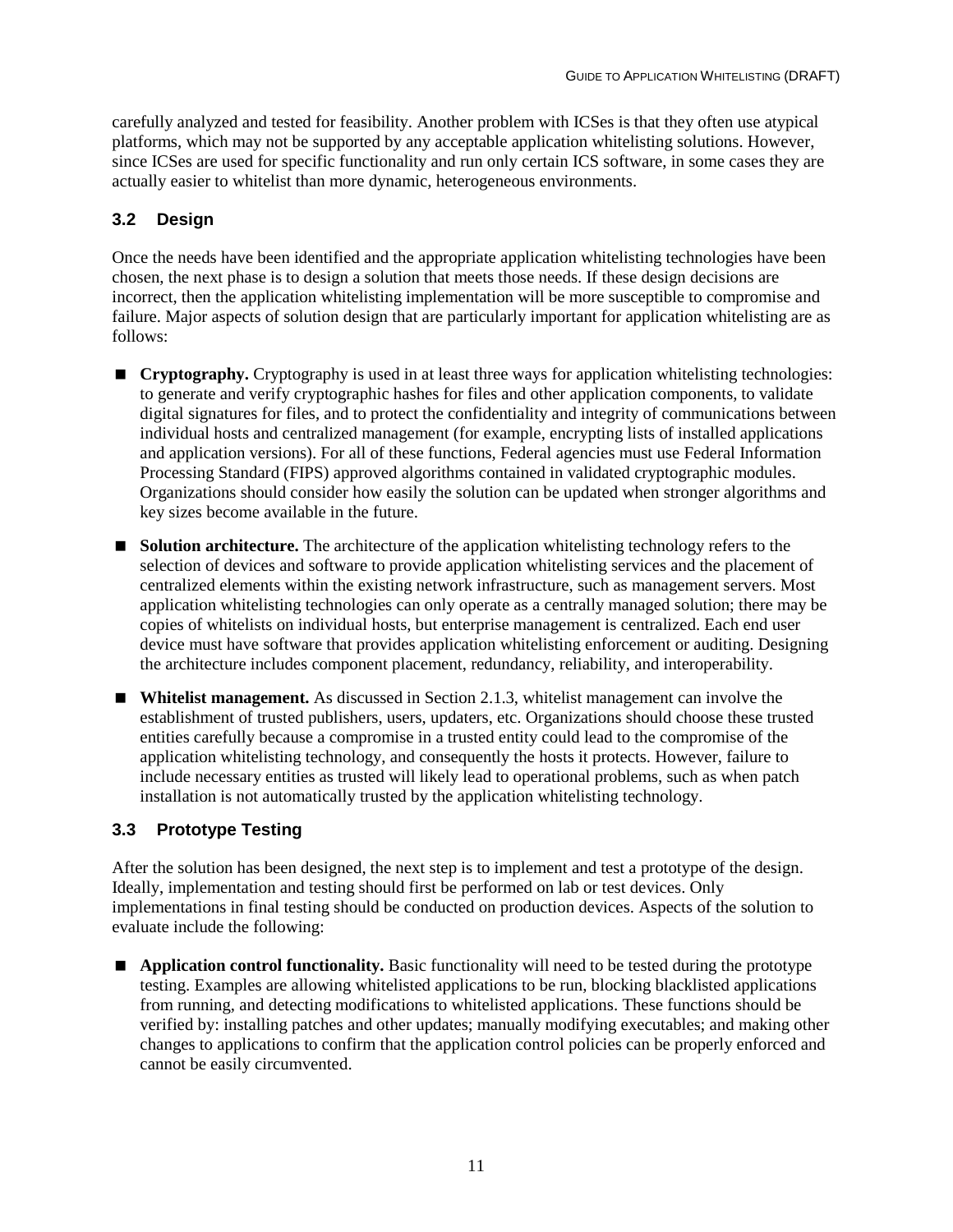- **Management.** Administrators should be able to configure and manage all components of the solution effectively and securely. It is particularly important to evaluate the ease of deployment and configuration, including how easily the solution can be managed as the solution is scaled to larger deployments. Management concerns should include the effects of patching/upgrading the application whitelisting software, changing software settings (e.g., changing cryptographic algorithms or key sizes), and managing cryptographic keys. Another important management concern that needs special attention is whitelist generation and maintenance, such as how the whitelists accommodate software patching.
- **Logging/alerting.** The logging, alerting, and data management functions should work properly in accordance with the organization's policies and strategies.
- **Performance.** The solution should be able to provide adequate performance during normal and peak usage. Testing should incorporate a variety of devices, OSs, and applications.
- **Security of the implementation.** The application whitelisting technology itself may contain vulnerabilities and weaknesses that attackers could exploit. Organizations with high security needs may want to perform extensive vulnerability assessments against the application whitelisting components.

Before installing application whitelisting software on a host, organizations should scan the host for malware and either remove any malware that is detected or rebuild the host. The scan will ensure that malware files are not included in the whitelist generation process. Organizations should also ensure that the host's OS is secured properly, including that it is fully patched and that other necessary security controls are installed and configured properly. If the OS is not secured properly, the host is more likely to be compromised, which could weaken the protection provided by the application whitelisting technology.

#### <span id="page-20-0"></span>**3.4 Deployment**

Once testing is complete and any issues have been resolved, the next phase of the planning and implementation model involves deploying the solution. When the components are being deployed into production, organizations should initially use application whitelisting on a small number of hosts. Deploying it to many hosts at once might overwhelm the management servers or identify other bottlenecks through loss of availability. Many of the problems that occur are likely to occur on multiple hosts, so it is helpful to identify such problems either during the testing process or when deploying the first hosts, so that those problems can be addressed before widespread deployment. A phased deployment provides administrators an opportunity to evaluate the impact of the solution and resolve issues prior to enterprise-wide deployment. It also provides time for the IT staff (e.g., system administrators, help desk) and users to be trained and to become accustomed to the operational lifecycle of the implementation.

Most of the issues that can occur during deployment are the same types of issues that occur during any large IT deployment. In addition to potential problems described earlier in this publication, another typical issue is end users discovering and disabling the application whitelisting software. Many products run in a stealth mode so that users cannot readily tell that they are running.

#### <span id="page-20-1"></span>**3.5 Management**

The last phase of the planning and implementation model is the longest lasting. Managing the solution involves operating the deployed solution and maintaining the application whitelisting architecture, policies, software, and other solution components. Examples of typical actions include: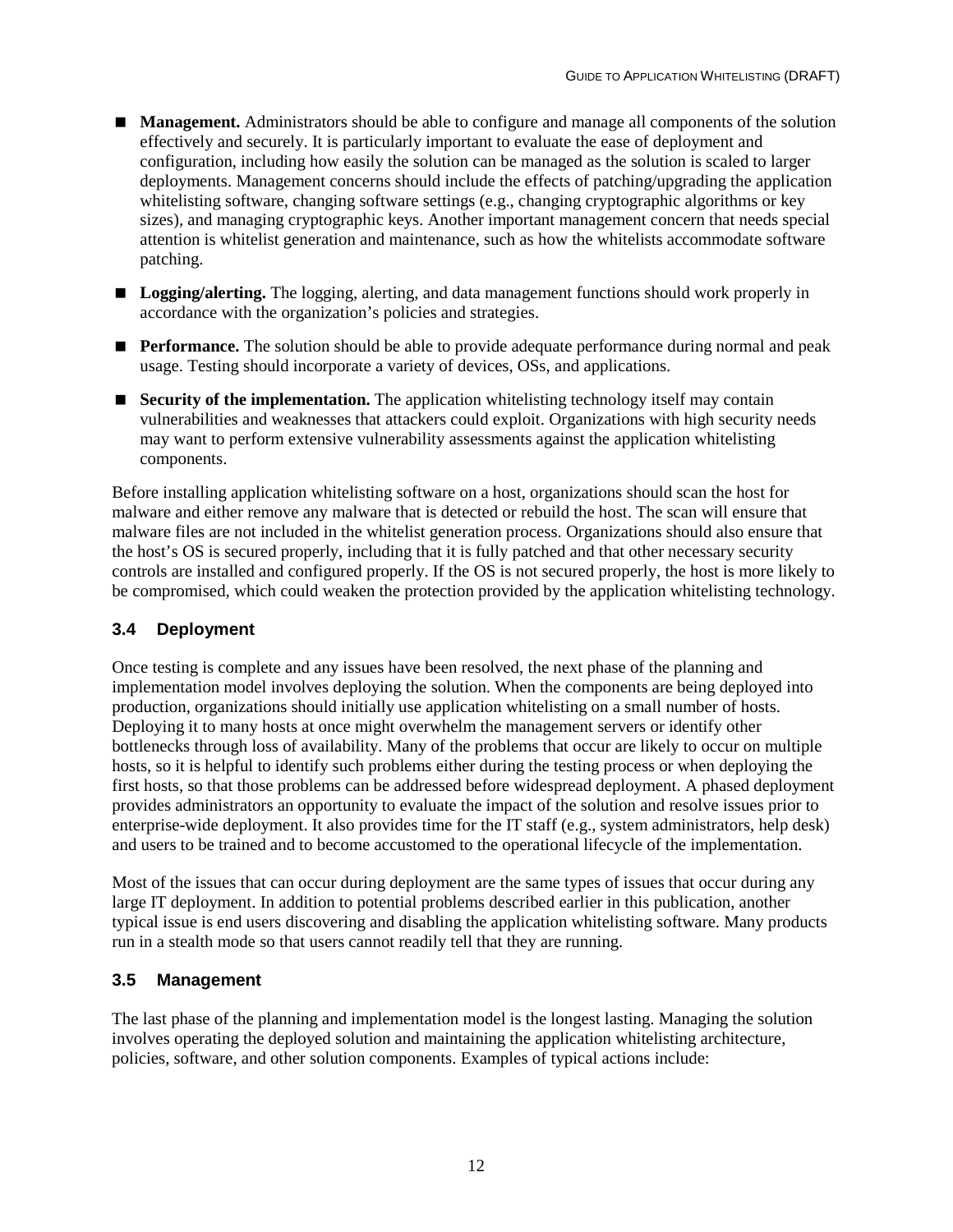- $\blacksquare$  Updating the whitelist for new or updated applications
- Testing and applying patches to the application whitelisting software
- Deploying application whitelisting to additional platforms
- **Performing key management duties**
- Adapting policies as requirements change
- **Monitoring the components for operational and security issues**
- **Periodically performing testing to ensure that application whitelisting is functioning properly**
- **Performing regular vulnerability assessments**

Organizations should pay particular attention to the ongoing whitelist updates. Although many, if not most, whitelist updates can be automated, administrators should be prepared to make manual updates quickly when needed, such as to identify emerging threats and to correct false positives or negatives. Organizations should also monitor any graylists and transfer their entries to whitelists or blacklists, as appropriate.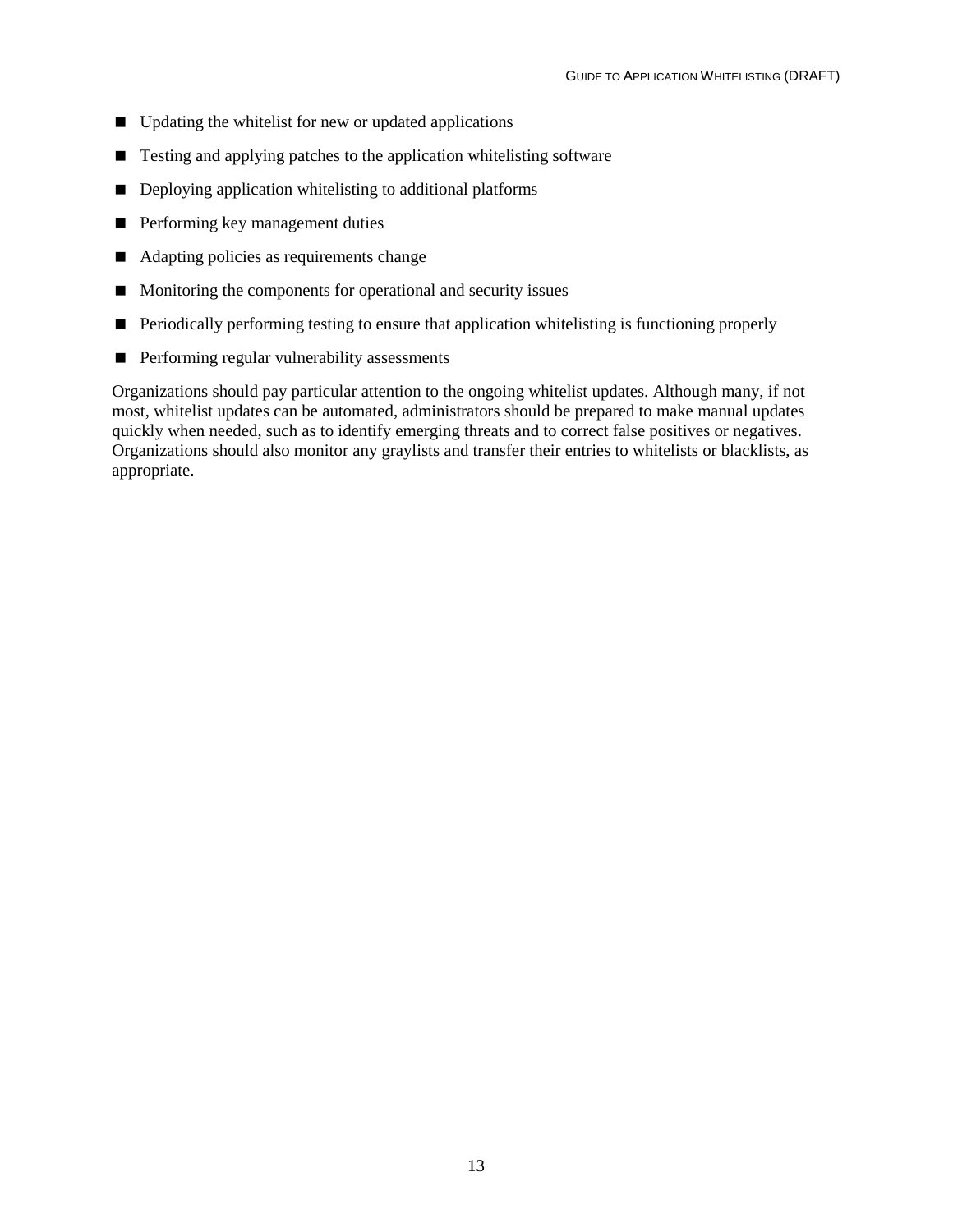#### <span id="page-22-0"></span>**Appendix A—Security and Compliance Mapping**

This appendix provides a mapping to selected standards and guidelines that support using application whitelisting technologies.

#### **NIST Special Publication 800-53 Revision 4,** *Security and Privacy Controls for Federal Information Systems and Organizations[10](#page-22-1)*

- Control CM-7 (Least Functionality), control enhancement 5 (Authorized Software/Whitelisting): "The organization:
	- o (a) Identifies [Assignment: organization-defined software programs authorized to execute on the information system];
	- o (b) Employs a deny-all, permit-by-exception policy to allow the execution of authorized software programs on the information system; and
	- o (c) Reviews and updates the list of authorized software programs [Assignment: organizationdefined frequency]."

#### *Framework for Improving Critical Infrastructure Cybersecurity, Version 1.0***[11](#page-22-2)**

- Subcategory PR.IP-1:<sup>[12](#page-22-3)</sup> "A baseline configuration of information technology/industrial control systems is created and maintained." This refers to determining which applications are authorized to be run on each system.
- Subcategory PR.PT-3:<sup>[13](#page-22-4)</sup> "Access to systems and assets is controlled, incorporating the principle of least functionality." This refers to the enforcement of the whitelist established through subcategory PR.IP-1.

#### *Critical Controls for Effective Cyber Defense, Version 5[14](#page-22-5)*

■ Critical Control 2: Inventory of Authorized and Unauthorized Software: "Actively manage (inventory, track, and correct) all software on the network so that only authorized software is installed and can execute, and that unauthorized and unmanaged software is found and prevented from installation or execution."

<span id="page-22-3"></span>

<span id="page-22-2"></span><span id="page-22-1"></span><sup>&</sup>lt;sup>10</sup> <http://dx.doi.org/10.6028/NIST.SP.800-53r4><br>
<sup>11</sup> <http://www.nist.gov/cyberframework/index.cfm><br> **PR.IP stands for Protect: Information Protection Processes and Procedures. This is defined as follows: "Security policie** (that address purpose, scope, roles, responsibilities, management commitment, and coordination among organizational

<span id="page-22-4"></span>entities), processes, and procedures are maintained and used to manage protection of information systems and assets."<br>PR.PT stands for Protect: Protective Technology (PT). This is defined as follows: "Technical security so to ensure the security and resilience of systems and assets, consistent with related policies, procedures, and agreements."<br>
<sup>14</sup> <http://www.counciloncybersecurity.org/critical-controls/reports/>

<span id="page-22-5"></span>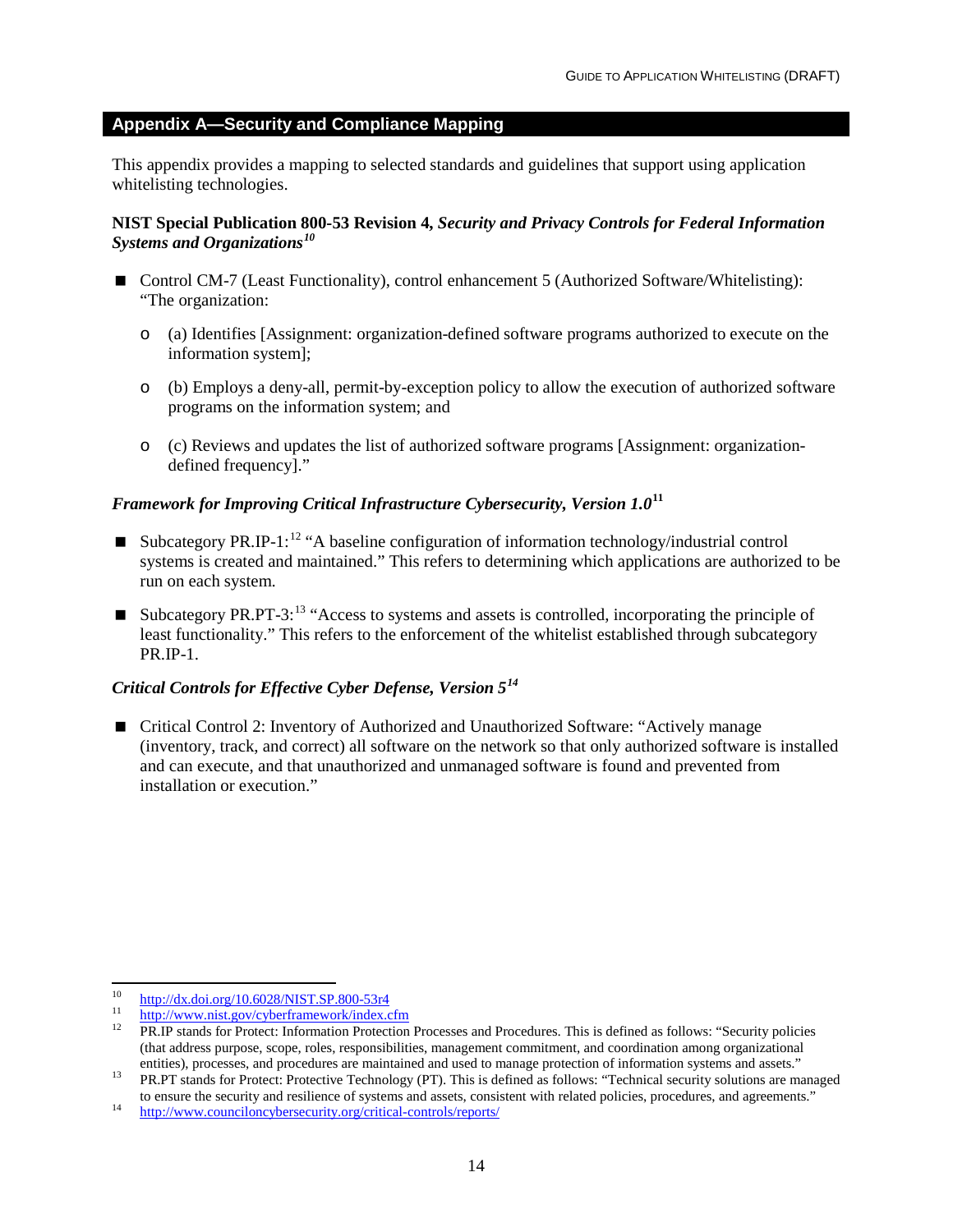#### <span id="page-23-0"></span>**Appendix B—Building Block**

This appendix contains a detailed discussion of a particular opportunity that is relevant across a variety of industry sectors. The discussion essentially constitutes a "building block" for addressing the challenge.

#### <span id="page-23-1"></span>**B.1 Description**

Malware has evolved over time to present increasingly customized, targeted threats to individual users. These threats are much harder to detect than previous generations of malware when using traditional antimalware controls, such as antivirus software and intrusion detection systems (IDS), because these controls are largely signature-based, recognizing only known characteristics of known threats. Customized, targeted malware is specifically intended to be unique to each instance, and therefore challenging to identify based on prior analysis of previous instances as being malicious in nature.

An alternative to traditional antimalware controls that is increasing in popularity is application whitelisting. Application whitelisting allows only those applications that are known to be benign to be executed on a host. Unknown applications, including all malware, are prohibited from execution, thus preventing infections and compromises. The primary drawback with application whitelisting is its maintenance and usability implications—for example, an update to an application may cause application whitelisting software to suddenly start treating the application as unknown and therefore unauthorized. So the goal is to have an application whitelisting solution that prevents malware-based compromises while minimizing the maintenance burden and ensuring that the resulting host environment is highly usable.

#### **Example Scenario 1 – Operating System Updates**

An organization issues centrally managed laptops to many of its employees. These laptops have a standard configuration, and users are not authorized to make administrative changes to them. The operating system is patched as part of an enterprise patch management solution. To prevent malwarebased compromises, each laptop runs third-party antivirus software and uses application whitelisting technology built into the operating system. As patches are deployed to operating systems, the application whitelisting solution is updated either simultaneously or previously so that the new "version" of the operating system is recognized by the application whitelisting technology. After patch deployment, the user notices no negative impact caused by the application whitelisting.

#### **Example Scenario 2 – Application Updates**

An organization issues centrally managed laptops to many of its employees. These laptops have a standard configuration, and users are not authorized to install additional applications or make other administrative changes to them. The organization's standard client applications are configured to be updated as part of an enterprise patch management solution. Non-standard client applications (those additional applications placed onto the host by an authorized system administrator) typically patch themselves (e.g., are configured to automatically download and install updates as they become available). As patches are applied to standard and non-standard client applications, the application whitelisting solution built into these laptops adjusts itself as needed to continue to recognize the current version of approved applications as being valid and not permitting any other applications or old vulnerable application versions to run.

#### <span id="page-23-2"></span>**B.2 Business Drivers**

 $\blacksquare$  Enable adoption of new and updated applications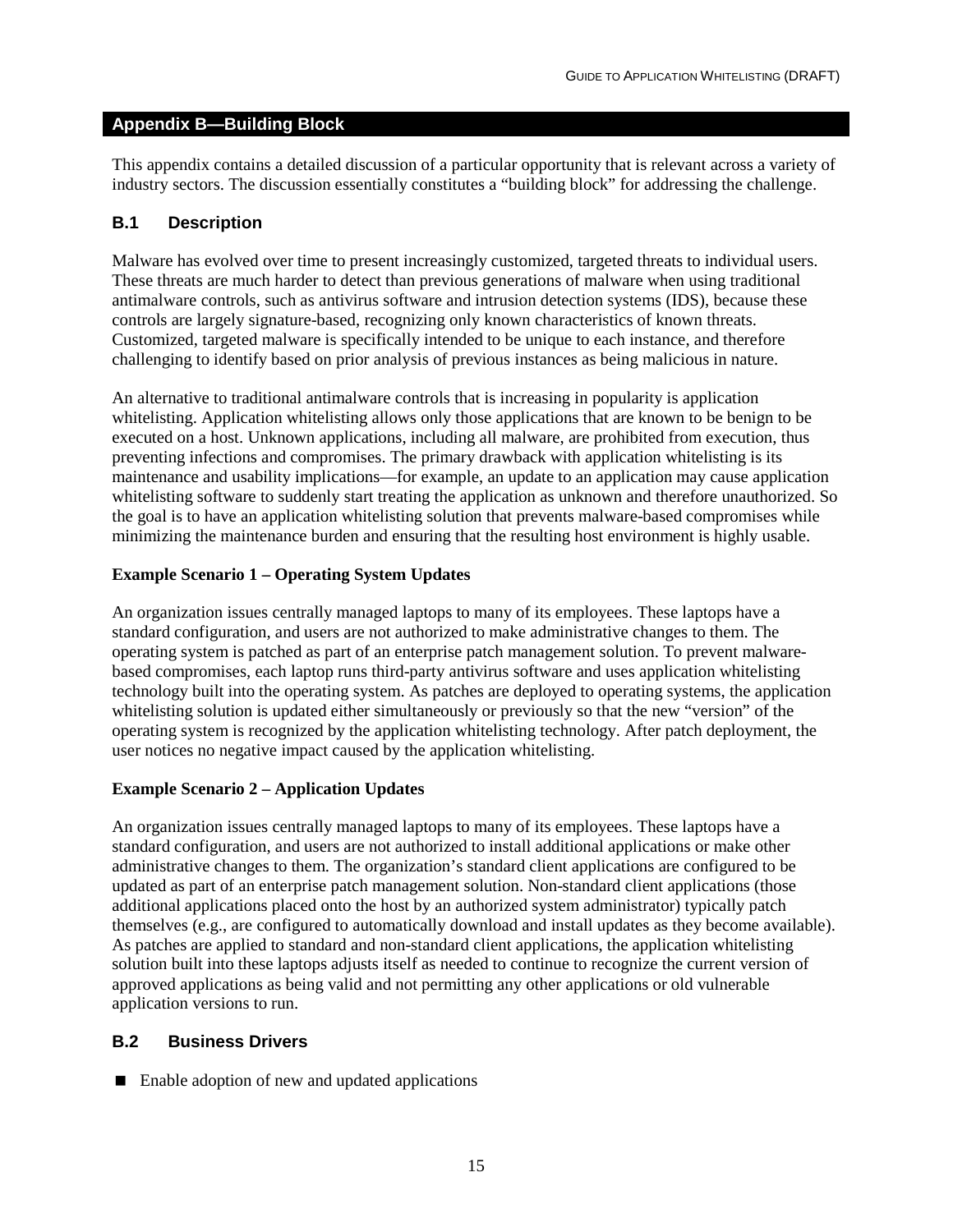- **Prevent unlicensed, vulnerable, and otherwise unauthorized applications from being executed within** the organization, thus preventing potential compromises of organization data and resources
- Compensate for the reduced effectiveness of antivirus software and IDS technologies

#### <span id="page-24-0"></span>**B.3 Approach**

This building block is intended to demonstrate security capabilities that can provide greater assurance that a client device, such as a laptop or desktop, can be free of malware. As described throughout this publication, supplementing antivirus software and other antimalware controls with application whitelisting software is proposed as the fundamental approach to solving this problem. The favored method of application whitelisting is capabilities that are built into the local operating system.

The most important security control in terms of interactions with the application whitelisting is security updates, particularly patch management software. If the application whitelisting configuration is not harmonious with the patch management software, it is inevitable that there will be significant usability problems when newly updated applications are not recognized as authorized and are not allowed to execute.

Another important element of the application whitelisting software approach is that the whitelisting software needs to be configured to reduce the likelihood of attackers circumventing it. The solution that most strongly protects against circumvention may also require the most maintenance to keep up with patches and other updates, so maintenance must be taken into account in any approach.

#### <span id="page-24-1"></span>**B.4 Desired Security Capabilities**

- Only authorized applications (including operating system components) are allowed to execute. All other applications are prohibited from executing.
- Older versions of an application with known vulnerabilities can be prevented from executing to prevent potential compromises.
- Patch management should not cause any delay in application execution other than what is necessary for the patching process itself (e.g., replacing executables, rebooting the host). There should be no extended delays because an application whitelisting solution does not recognize a new version of an authorized application.

#### <span id="page-24-2"></span>**B.5 Business Value**

Prevents execution of malware, which could compromise sensitive organization data.

#### <span id="page-24-3"></span>**B.6 Relevant Standards**

- **NIST SP 800-83 Rev.1, Guide to Malware Incident Prevention and Handling for Desktops and** Laptops <http://csrc.nist.gov/publications/PubsSPs.html#800-83>
- National Security Agency Top IA Mitigation Strategies Application Whitelisting [http://www.nsa.gov/ia/\\_files/factsheets/I43V\\_Slick\\_Sheets/SlickSheet\\_ApplicationWhitelisting\\_Stan](http://www.nsa.gov/ia/_files/factsheets/I43V_Slick_Sheets/SlickSheet_ApplicationWhitelisting_Standard.pdf) [dard.pdf](http://www.nsa.gov/ia/_files/factsheets/I43V_Slick_Sheets/SlickSheet_ApplicationWhitelisting_Standard.pdf)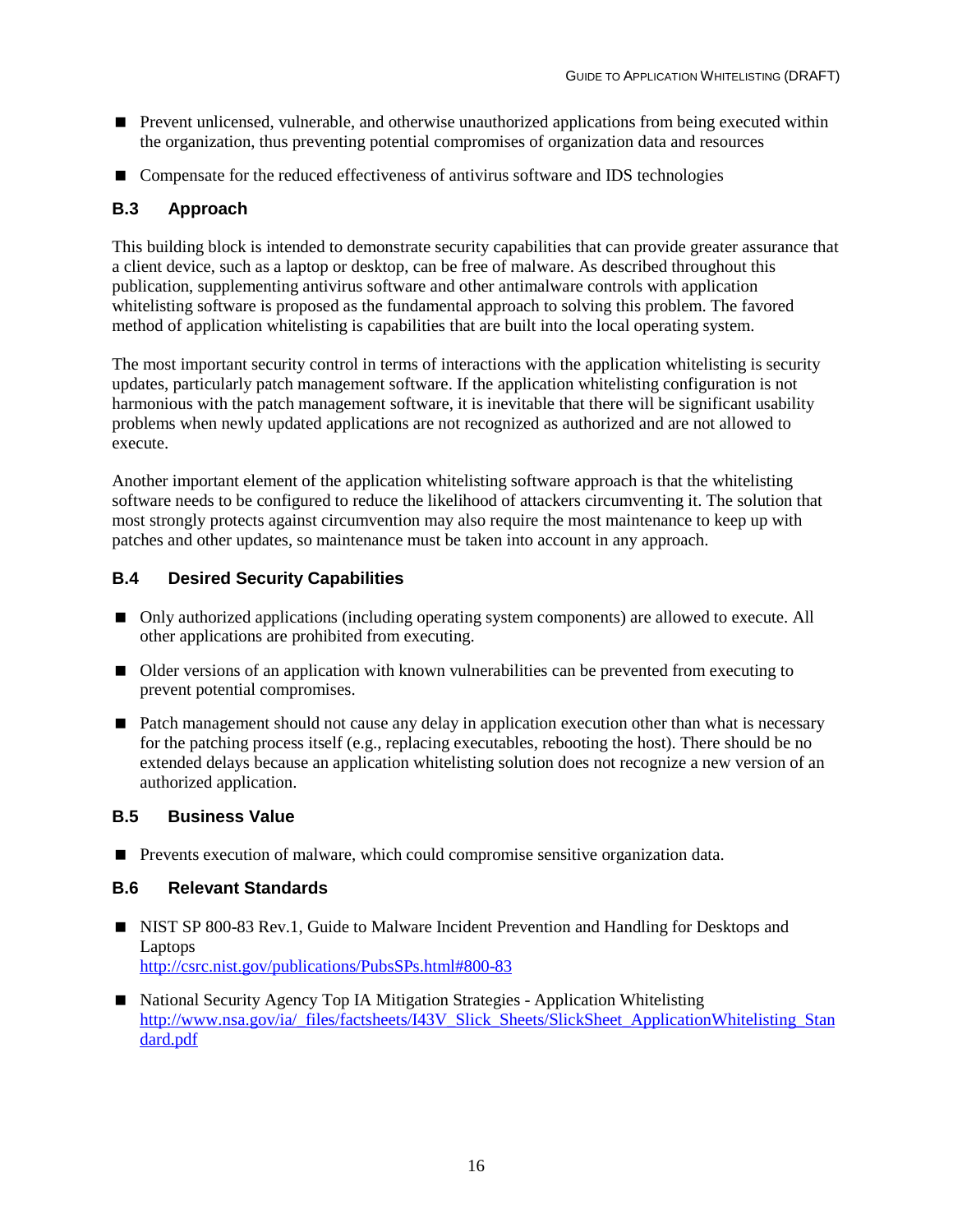#### <span id="page-25-0"></span>**Appendix C—Applying Application Whitelisting to Mobile Platforms**

This appendix discusses considerations involved in applying application whitelisting to mobile platforms (e.g., smartphones, tablets). Typical standalone application whitelisting technologies are generally not available for mobile devices as of this writing. Instead, application whitelisting is achieved through one of two methods: mobile device management (MDM)/mobile application management (MAM) or an enterprise app store.

#### **MDM/MAM**

MDM<sup>[15](#page-25-1)</sup> and MAM technologies are suites of security controls for protecting mobile devices from compromises. MDM and MAM technologies often have application whitelisting capabilities built in. Because MDM and MAM technologies are typically centrally managed, they offer a relatively easy way to deploy whitelisting capabilities to mobile devices. However, the disadvantage of relying on application whitelisting in this environment is that mobile applications are constantly changing and new applications are released all the time; it may be prohibitively difficult to maintain application whitelisting solutions with that much flux to be addressed.

#### **Enterprise App Store**

An alternative to a client-based application whitelisting technology is an enterprise app store<sup>16</sup>. Many organizations, especially those with MDM deployed to their mobile devices, control which app stores their users may download and install apps from. This effectively provides a form of application whitelisting, because only those applications that have been approved by the organization for inclusion in the app store may be accessed by the organization's users. There is some maintenance overhead associated with relying on an app store for whitelisting, but it is centralized (approving an app once and posting it to the app store) instead of distributed (configuring thousands of managed mobile devices to recognize the latest apps and app updates).

<span id="page-25-1"></span> <sup>15</sup> NIST SP 800-124 Guidelines for Managing the Security of Mobile Devices in the Enterprise  http://nvlpubs.nist.gov/nistpubs/SpecialPublications/NIST.SP.800-124r1.pdf

<span id="page-25-2"></span> $16$  Draft NIST SP 800-163 Technical Considerations for Vetting 3rd Party Mobile Applications – http://csrc.nist.gov/publications/drafts/800-163/sp800\_163\_draft.pdf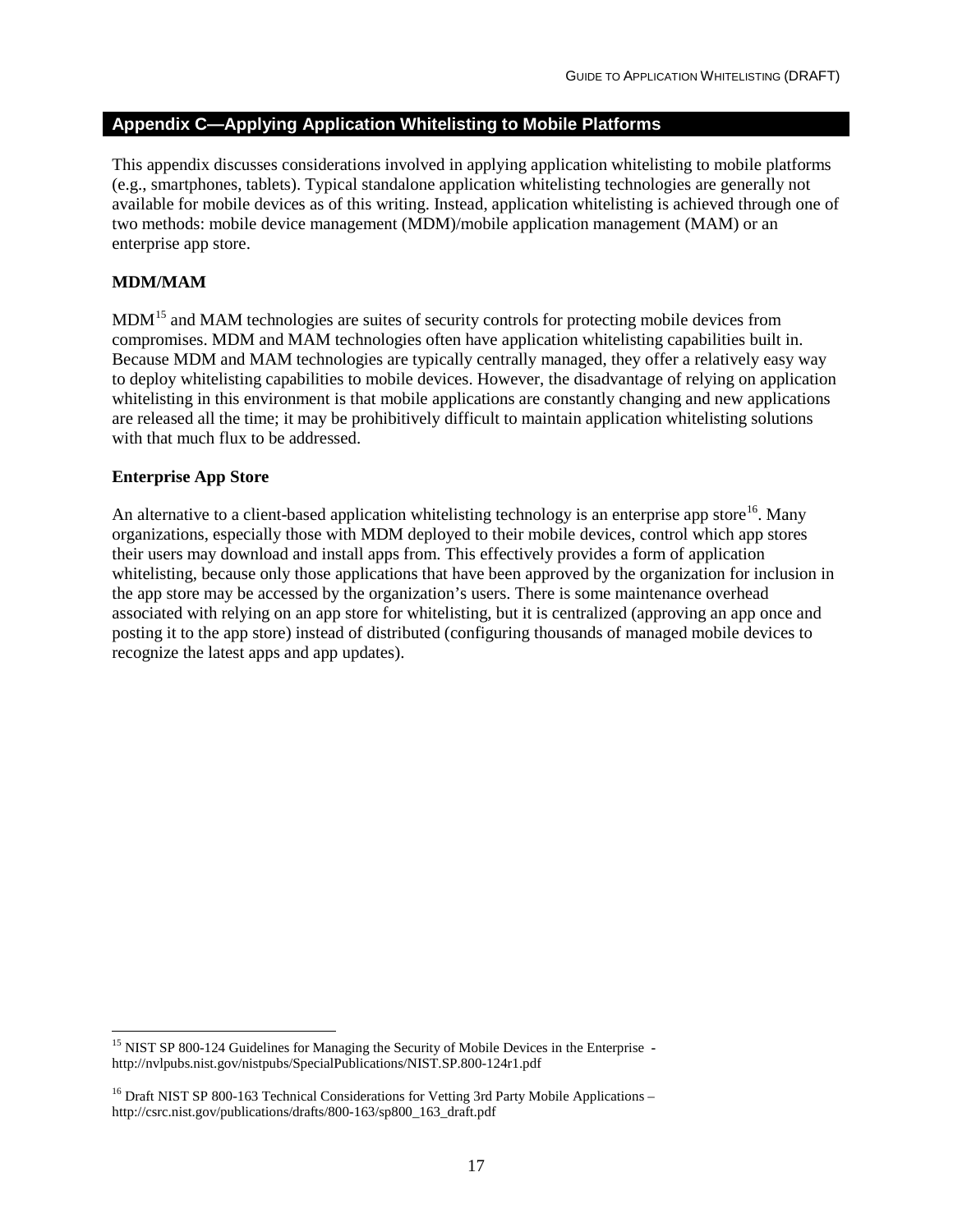## <span id="page-26-0"></span>**Appendix D—Acronyms and Abbreviations**

Selected acronyms and abbreviations used in the guide are defined below.

| <b>FIPS</b>  | <b>Federal Information Processing Standard</b>     |
|--------------|----------------------------------------------------|
| <b>FISMA</b> | <b>Federal Information Security Management Act</b> |
| <b>ICS</b>   | <b>Industrial Control Systems</b>                  |
| <b>IT</b>    | <b>Information Technology</b>                      |
| ITL          | <b>Information Technology Laboratory</b>           |
| <b>MAM</b>   | <b>Mobile Application Management</b>               |
| <b>MDM</b>   | Mobile Device Management                           |
| <b>NIST</b>  | National Institute of Standards and Technology     |
| <b>NSRL</b>  | National Software Reference Library                |
| <b>OMB</b>   | Office of Management and Budget                    |
| <b>OS</b>    | <b>Operating System</b>                            |
| <b>SIEM</b>  | Security Information and Event Management          |
| <b>SP</b>    | <b>Special Publication</b>                         |
| <b>SSLF</b>  | Specialized Security-Limited Functionality         |